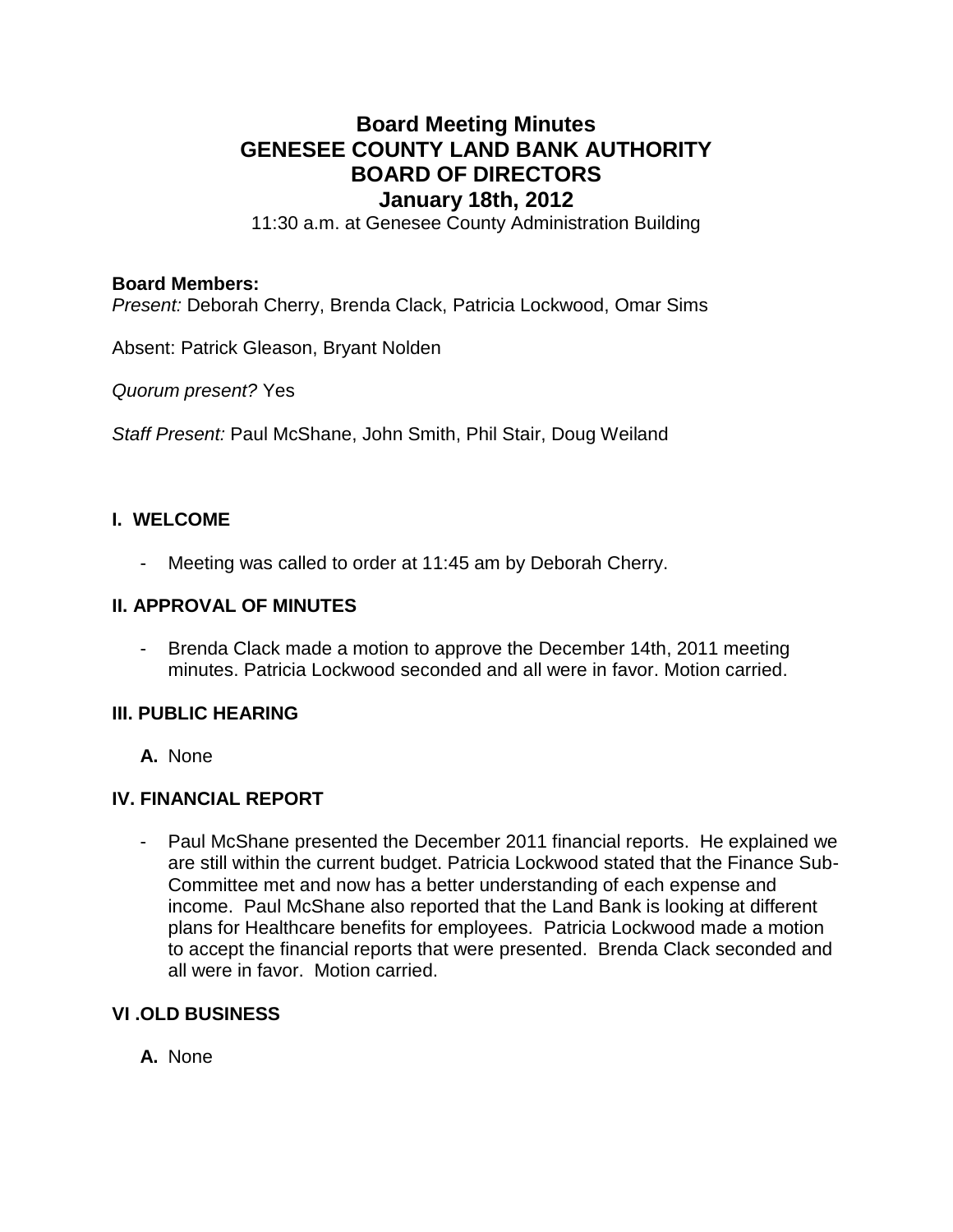# **VII. NEW BUSINESS**

- **A.** Sales Report
	- Phil Stair presented the sales report. Discussion followed. Brenda Clack made a motion to accept the sales report. The motion was seconded by Patricia Lockwood. All were in favor and the motion carried.
- **B.** Multiple Lot request by Red Revolution **Action Required**
	- Adam Thomason from Red Revolution out of Highland Village, Texas spoke about purchasing and developing properties into gardens and hoop houses in the Flint area. Omar Sims asked Mr. Thomason what is the connection between his church and the city of Flint. Mr. Thomason stated he grew up in Detroit and now resides in the Flint area. He also stated the church has done similar work in other states, such as Tennessee. Deb Cherry and other Commissioners wanted Mr. Thomason to come back at the next Board meeting in February to present more information about Red Revolution. Therefore, this item will be put on hold until the next Board Meeting.
- **C.** Transfer of Genesee County Land Bank Property to Village of Gaines – **Action Required**
	- The mayor of Village of Gaines spoke about why they would like to have 122 Genesee Ave transferred over to them. During her presentation she spoke about how the community has had a garden on the lot for the last two years and would like to continue that in the future. Omar Sims made a motion to accept the transfer to the Village of Gaines. The motion was seconded by Patricia Lockwood. All were in favor and the motion carried.

### **VIII. Executive Director Report**

- Doug Weiland presented the director's report. He discussed the various programs and the status of each of those programs. See board packet for details of his report.

### **IX. ADJOURN**

Meeting was adjourned at 12:53pm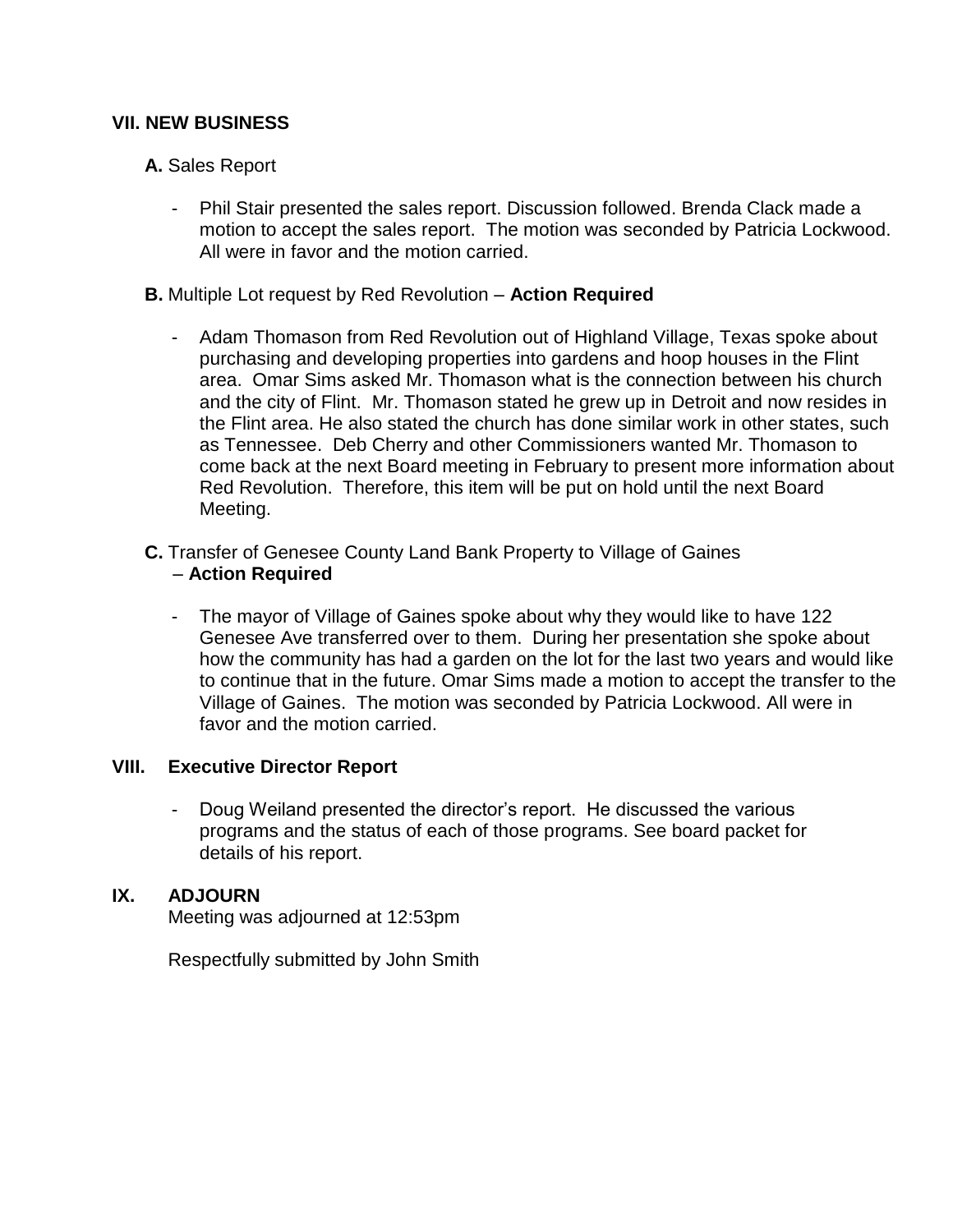# **Board Meeting Minutes GENESEE COUNTY LAND BANK AUTHORITY BOARD OF DIRECTORS October 17, 2012**

11:30 a.m. at Genesee County Administration Building

#### **Board Members:**

*Present:* Deborah Cherry, Brenda Clack, Patricia Lockwood, Patrick Gleason, Omar Sims

Absent: Bryant Nolden, Fred Shaltz

*Quorum present?* Yes

*Staff Present:* Paul McShane, John Smith, Phil Stair, Doug Weiland

# **I. WELCOME**

- Meeting was called to order at 11:40 am by Deborah Cherry.

#### **II. APPROVAL OF MINUTES**

- Brenda Clack made a motion to approve the September 2012 meeting minutes. Patricia Lockwood seconded and all were in favor. Motion carried.

## **III. PUBLIC COMMENT**

**A.** None

### **IV. FINANCIAL REPORT**

**A.** Paul McShane presented the September 2012 financial reports. He mentioned we are ending the year on a positive note and within budget. Patricia Lockwood made a motion to accept the financial reports that were presented. Brenda Clack asked if there was anything we should be doing right now. Paul McShane mentioned we are in the processing wrapping up projects. Patricia Lockwood made a motion to approve the Financial Report and Brenda Clack seconded. All were in favor.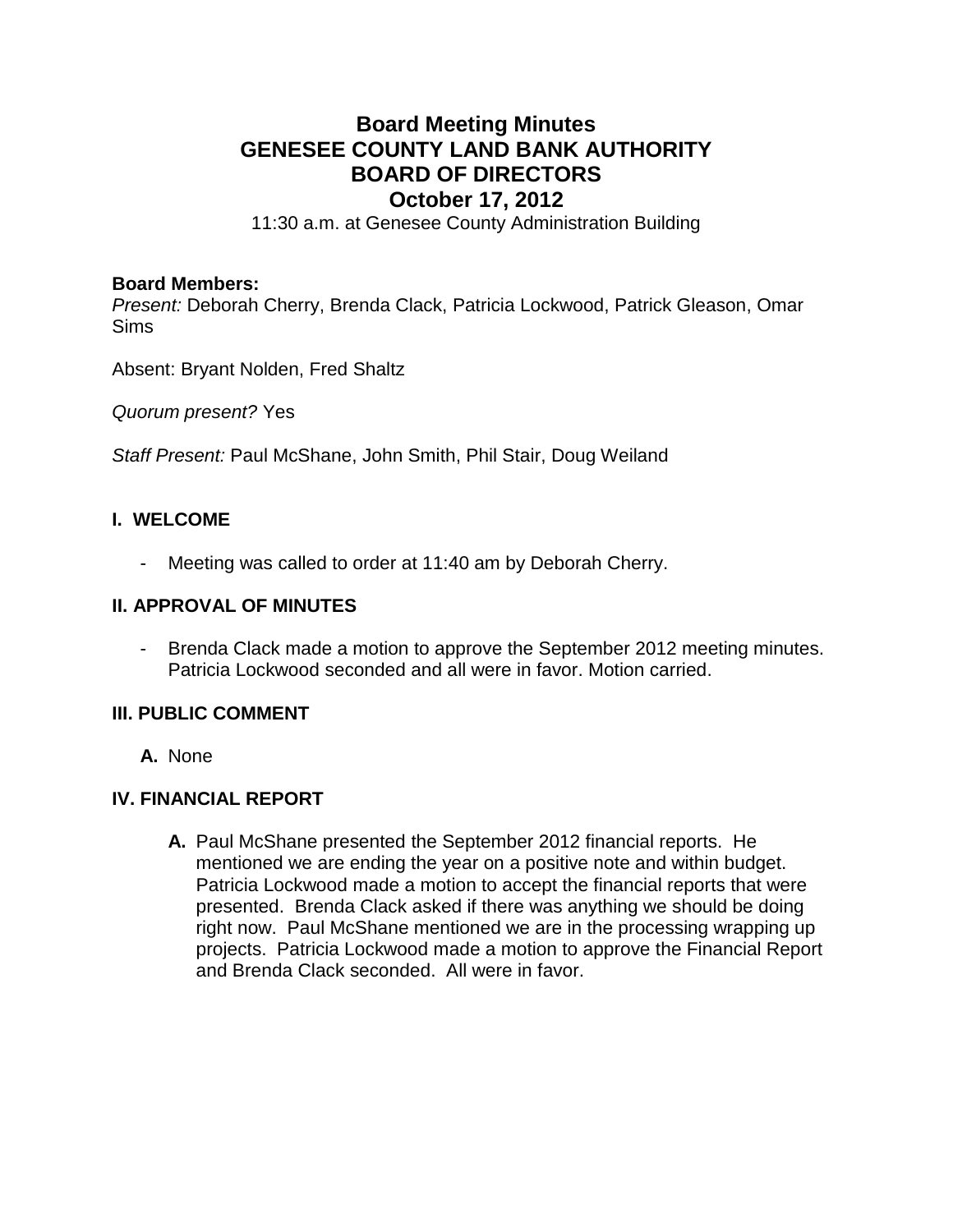## **VI .OLD BUSINESS**

A. Tom Ayers, VP for Administration & Finance Business Office from Kettering University gave an update regarding the lot (Parcel ID# 40-13-106-006) that was removed from the original bundle purchase from the meeting on September 19, 2012. Mr. Ayers said he spoke with the neighbors adjacent to this property and assured them they could use the property until further plans were developed. Brenda Clack made a motion to approve the sale and Patricia Lockwood seconded. All were in favor.

# **VII. NEW BUSINESS**

- **A.** Sales Report
- Phil Stair presented the sales report for the month of September. He stated that there were 37 sales for the month of September. Also we have over \$3.2 million in gross sales to date. Brenda Clack made a motion to accept the sales reports. The motion was seconded by Omar Sims. All were in favor and the motion carried.
- **B.** Blue Acquisitions LLC (Multiple Lot Purchase in Country Cottage Estates) **Action Required**
- Mr. Stair presented to the Board a memo regarding the sale of 31 vacant lots located in the Country Cottage Estates in Grand Blanc. Mr. Stair mentioned the purchaser plans on building out the subdivision based on market demand. The sale price is \$ 93,000 for the 31 vacant lots. Brenda Clack made a motion to approve the sale and Omar Sims seconded. All were in favor.
- **C.** Mt. Zion M.B. Church (Multiple Lot Purchase) **Action Required**
	- Phil Stair presented to the Board a memo regarding the sale of three additional vacant lots on Odette St, in the area of the church. Prior to this request, the church purchased a vacant lot on Odette St. Staff recommends the sale of the parcels for \$50.00 each. Also during this discussion the Pastor spoke on the plans for the lots. He mentioned there is a lot of blight and cleanup needed and this would help in those efforts. Omar Sims made a motion to approve the sale and Brenda Clack seconded. All were in favor.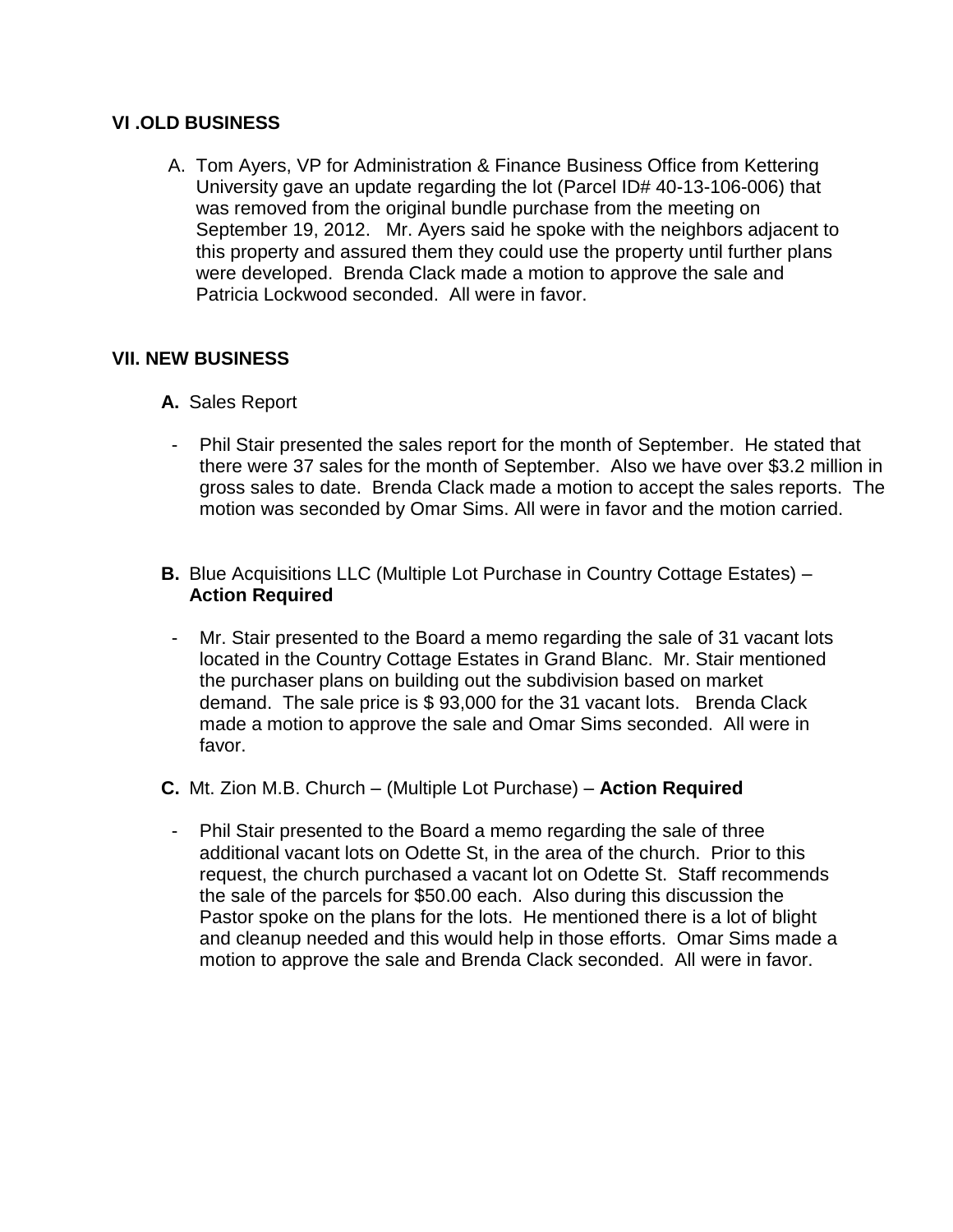# **VIII. Executive Director Report**

**D.** See board packet for details of his report.

# **IX. ADJOURN**

Meeting was adjourned at 12:20pm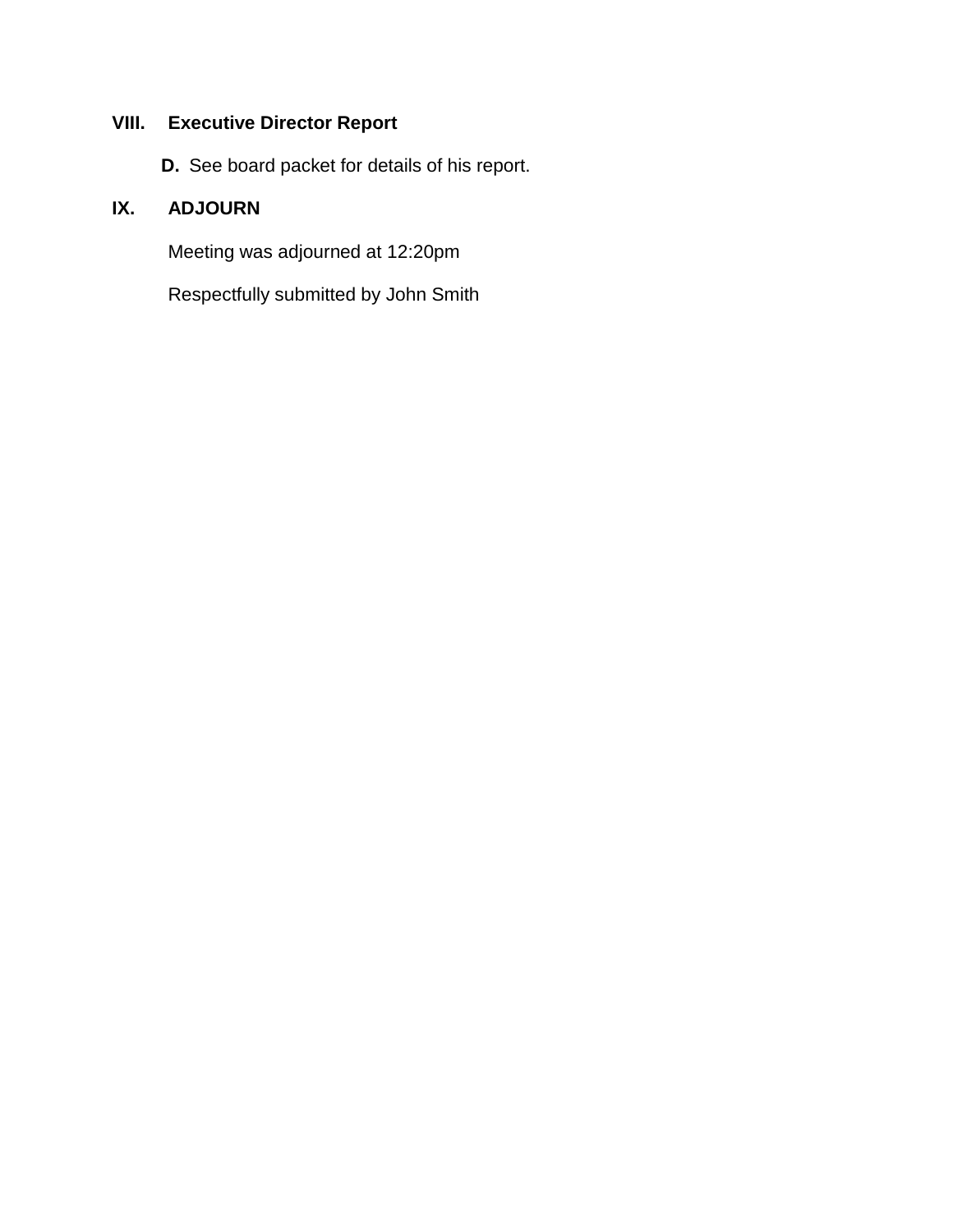# **Board Meeting Minutes GENESEE COUNTY LAND BANK AUTHORITY BOARD OF DIRECTORS November 14, 2012**

11:30 a.m. at Genesee County Administration Building

#### **Board Members:**

*Present:* Deborah Cherry, Brenda Clack, Patricia Lockwood, Bryant Nolden, Omar Sims

Absent: Patrick Gleason, Fred Shaltz

*Quorum present?* Yes

*Staff Present:* Paul McShane, John Smith, Phil Stair, Doug Weiland

#### **I. WELCOME**

Meeting was called to order at 11:35 am by Deborah Cherry.

#### **II. APPROVAL OF MINUTES**

- Patricia Lockwood made a motion to approve the October 17, 2012 meeting minutes. Bryant Nolden seconded and all were in favor. Motion carried.

### **III. PUBLIC COMMENT**

**A.** None

# **IV. FINANCIAL REPORT**

**A.** Paul McShane presented the October 2012 financial reports. He mentioned we are still in process of accruing year end payables until the end of November. Brenda Clack asked about being under budget and where does the money go. Mr. McShane said it part of it is in reserves for Property Maintenance. Patricia Lockwood made a motion to approve the Financial Report and Brenda Clack seconded. All were in favor.

**VI .OLD BUSINESS**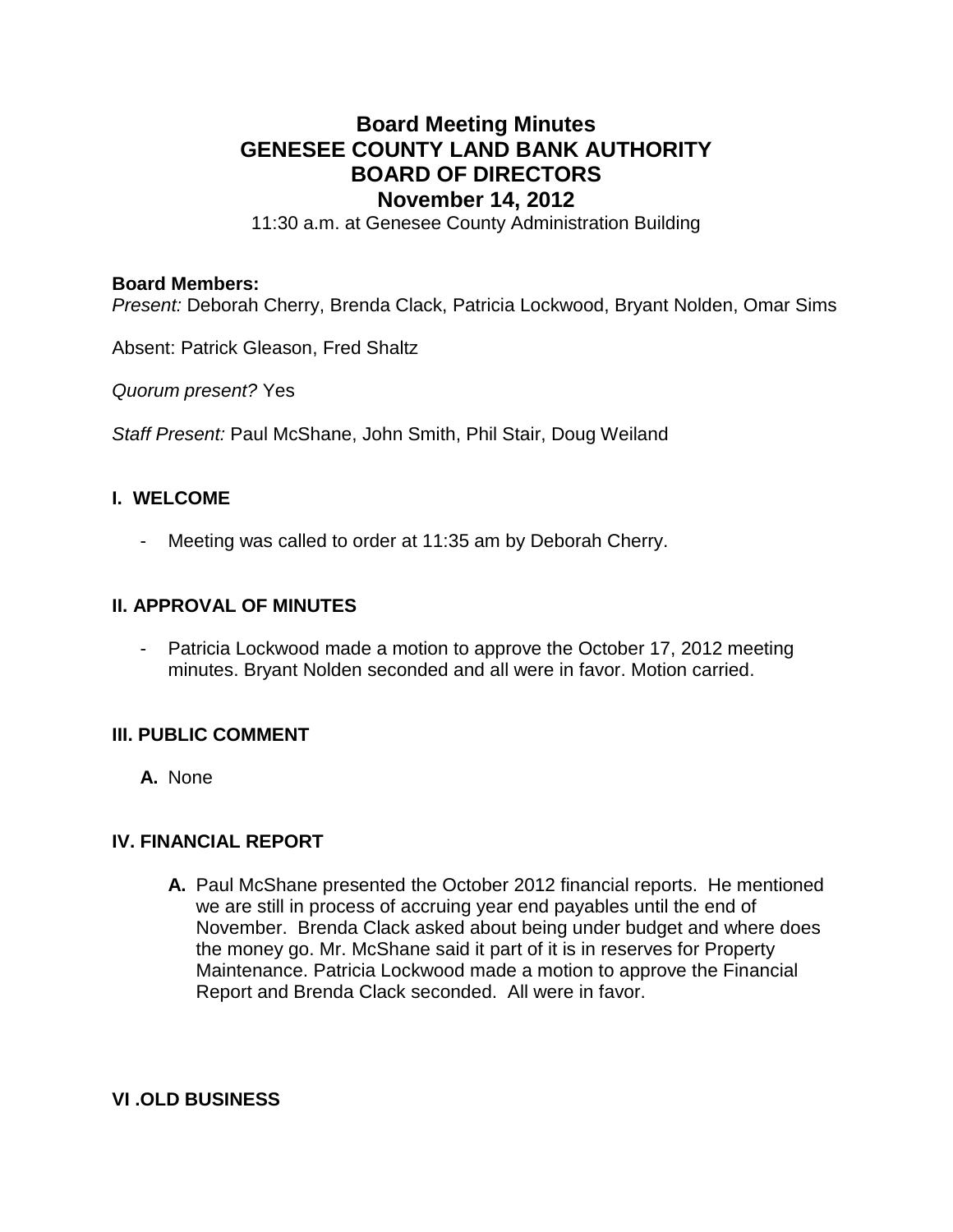### **VII. NEW BUSINESS**

- **A.** Sales Report
- Phil Stair presented the sales report for the month of October. He stated that there were 64 sales for the month of October. Also we have over \$170,191.00 in gross sales to date. Bryant Nolden made a motion to accept the sales reports. The motion was seconded by Brenda Clack. All were in favor and the motion carried.
- **B.** Foss Avenue EDC Multiple Lot Purchase **Action Required** (47-30-208-009 & 10, 47-30-229-042 & 47-30-230-007)
	- Mr. Stair presented to the Board a memo regarding the sale of 4 vacant lots for the price of \$1 each and \$39.00 for a total of \$40.00 each lot. Mr. Stair also mentioned the purchaser plans on purchasing additional lots that are currently in foreclosure but not in the Land Bank's name. A represented from the church said the purpose of the purchase is to clean up the neighborhood. Omar Sims made a motion to approve the sale and Patricia Lockwood seconded. All were in favor.
	- **C.** Multiple Vacant Lot sale in Spring Oaks Subdivision **Action Required**
		- Phil Stair presented to the Board a memo regarding the sale vacant lots located in Spring Oaks Subdivision located off Baldwin Road in Grand Blanc Township. Mr. Imad Isaac was the successful bidder for 8 lots. Staff is recommending the sale. Brenda Clack made a motion to approve the sale and Bryant Nolden seconded. All were in favor.

### **VIII. Executive Director Report**

**D.** See board packet for details of his report.

### **IX. ADJOURN**

Meeting was adjourned at 12:25pm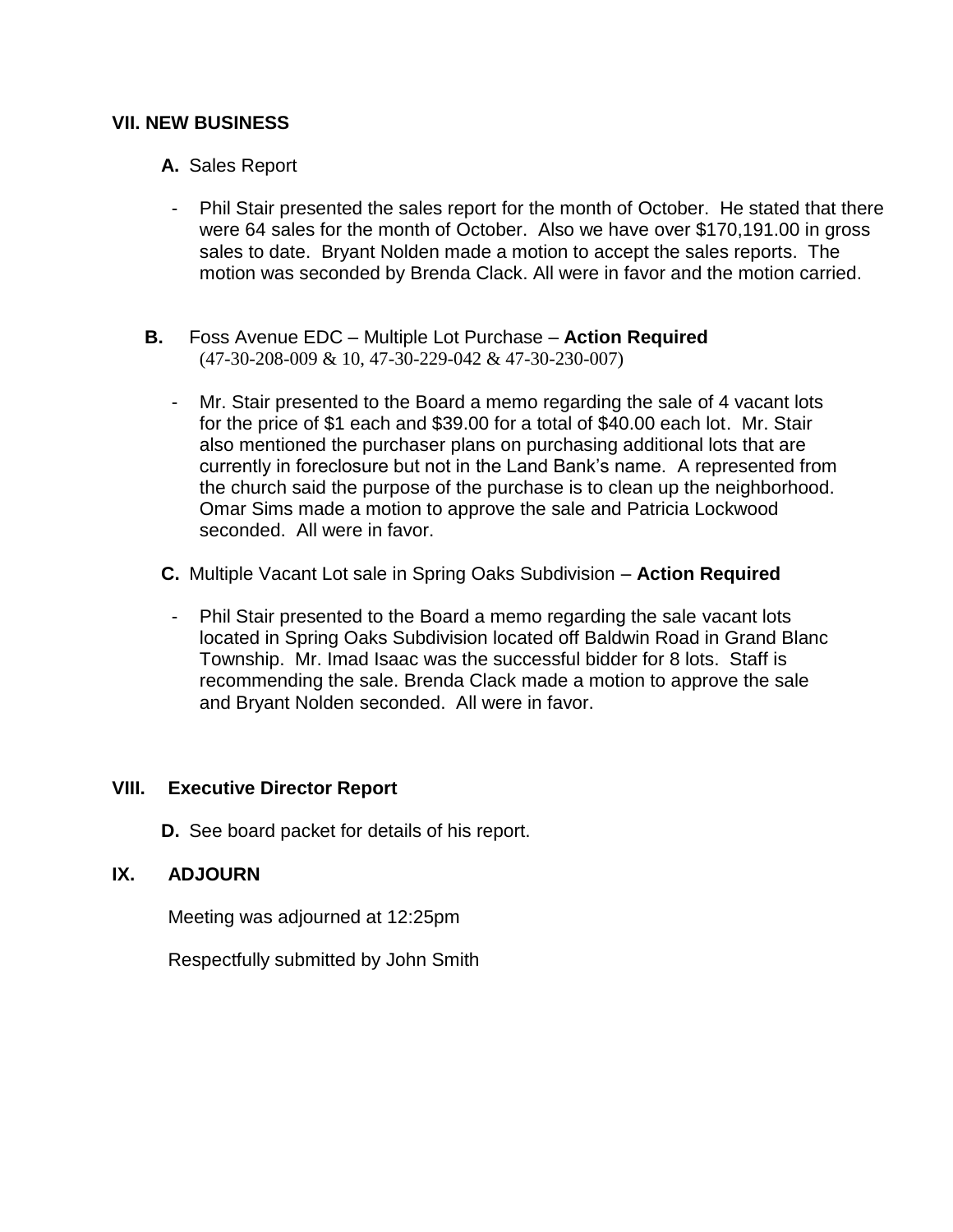# **Board Meeting Minutes GENESEE COUNTY LAND BANK AUTHORITY BOARD OF DIRECTORS December 12, 2012**

11:30 a.m. at Genesee County Administration Building

#### **Board Members:**

*Present:* Deborah Cherry, Patricia Lockwood, Bryant Nolden, Fred Shaltz, Omar Sims

Absent: Brenda Clack, Patrick Gleason,

*Quorum present?* Yes

*Staff Present:* Paul McShane, John Smith, Phil Stair, Doug Weiland

### **I. WELCOME**

- Meeting was called to order at 11:40 am by Deborah Cherry.

#### **II. APPROVAL OF MINUTES**

- Bryant Nolden made a motion to approve the November 14, 2012 meeting minutes. Patricia Lockwood seconded and all were in favor. Motion carried.

### **III. PUBLIC COMMENT**

**A.** None

# **IV. FINANCIAL REPORT**

**A.** Paul McShane presented the November 2012 financial reports. He mentioned there are no major issues. Patricia Lockwood made a motion to approve the Financial Report and Bryant Nolden seconded. All were in favor.

### **VI .OLD BUSINESS**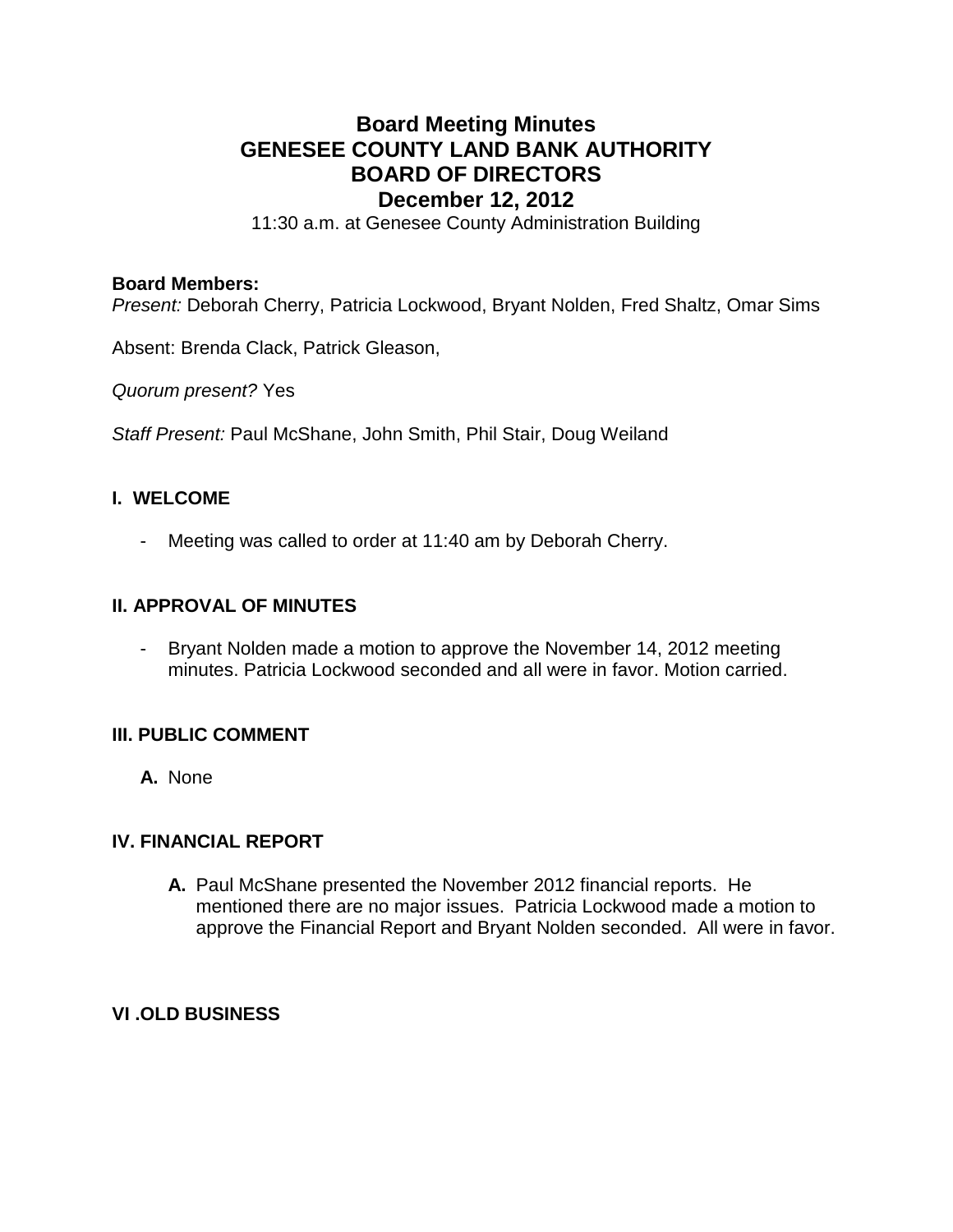### **VII. NEW BUSINESS**

- **A.** Sales Report
- Phil Stair presented the sales report for the month of November. He stated that there were 51 sales for the month of November. Also we have over \$615,307.00 in gross sales to date. Bryant Nolden made a motion to accept the sales reports. The motion was seconded by Omar Sims. All were in favor and the motion carried.
- **B.** Multiple parcel acquisition for demolition Genesee County Habitat for Humanity **Action Required**
- Mr. Stair presented to the Board a memo regarding staff approval to donate seven properties. Mr. Juan Zuniga the Program Director of the Genesee County Habitat for Humanity spoke about how this request is for the continuation of the redevelopment work in the neighborhood since 2008. Omar Sims made a motion to approve the sale and Patricia Lockwood seconded. All were in favor.
	- **C.** Metro Community Development's Youth Build Program - Donation Requested of property 633 E. Myrtle – **Action Required**
		- Omar Sims stated that he cannot support this request. Bryant Nolden asked if this property was on the demo list and Mr. Weiland stated this property is not on the demo list. Discussion was held and this was adjourned until next meeting in January 2013.

#### **VIII. Executive Director Report**

**D.** See board packet for details of his report.

## **IX. ADJOURN**

Meeting was adjourned at 12:05pm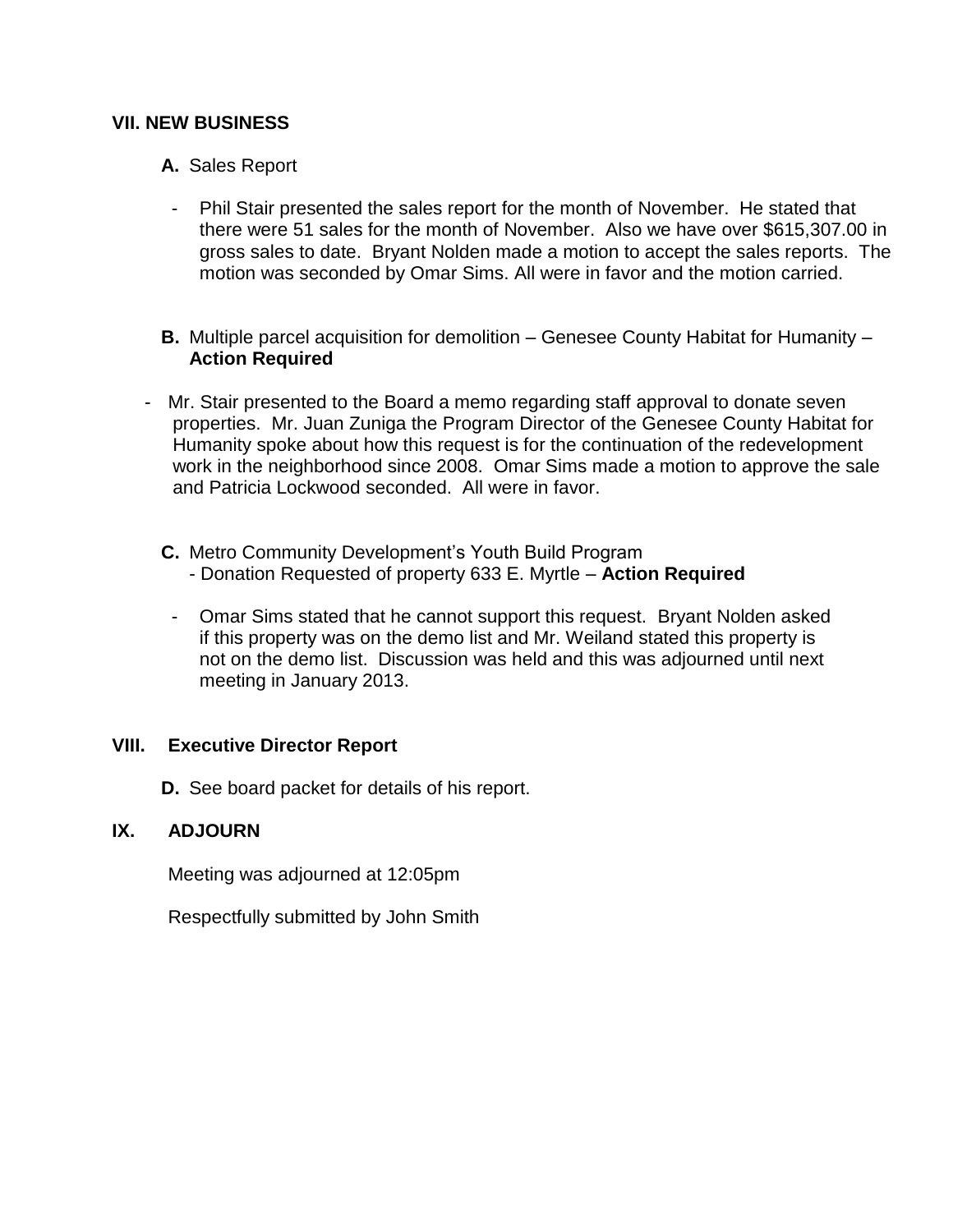# **Board Meeting Minutes GENESEE COUNTY LAND BANK AUTHORITY BOARD OF DIRECTORS February 22, 2012**

11:30 a.m. at Genesee County Administration Building

#### **Board Members:**

*Present:* Deborah Cherry, Brenda Clack, Patrick Gleason, Patricia Lockwood, Omar Sims

Absent: Bryant Nolden

*Quorum present?* Yes

*Staff Present:* Paul McShane, John Smith, Phil Stair, Doug Weiland

## **I. WELCOME**

- Meeting was called to order at 12:10 pm by Deborah Cherry.

### **II. APPROVAL OF MINUTES**

- Brenda Clack made a motion to approve the February 22, 2012 meeting minutes. Omar Sims seconded and all were in favor. Motion carried.

### **III. PUBLIC HEARING**

**A.** None

### **IV. FINANCIAL REPORT**

- Paul McShane presented the January 2012 financial reports. He explained we are still within the current budget. He also stated that land contracts sales are up this year compared to prior years. Patricia Lockwood made a motion to accept the financial reports that were presented. Patrick Gleason seconded and all were in favor. Motion carried.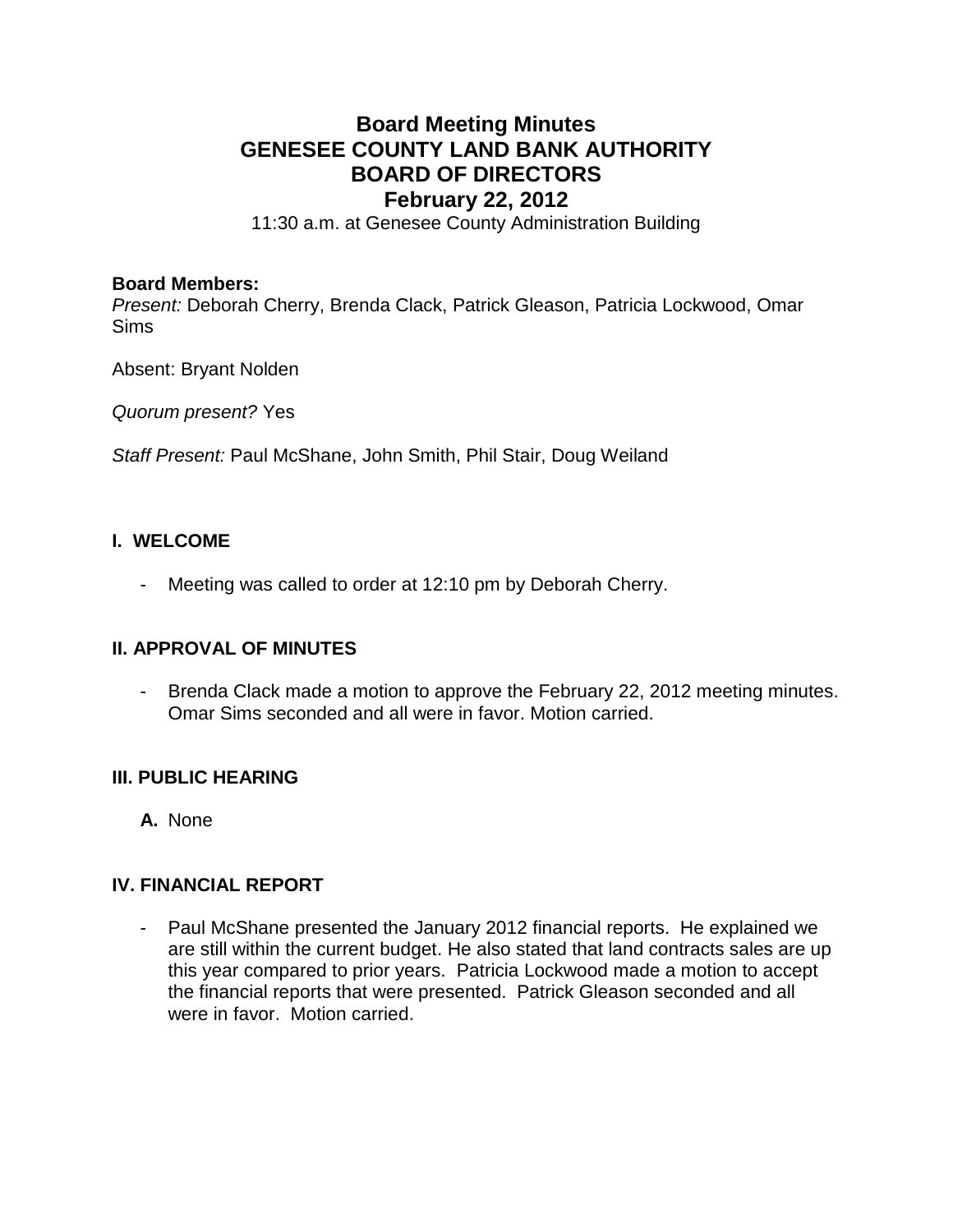## **VI .OLD BUSINESS**

- **A. Foss Ave** Revenue Flynn spoke about acquiring 20 vacant parcels from the Land Bank. These properties are located just northeast of Ujima Village. He stated the properties would be used by the youth groups to plant fruits and vegetables. Commissioner Clack said this would be really good for the community. Patricia Lockwood asked if the price would be \$1 and a \$39 fee and that was agreed price by both parties. Patricia Lockwood made a motion to accept the purchase of the lots by Foss Ave. Omar Sims seconded and all were in favor.
- **B. Red Revolution –** Adam Thomason from Red Revolution presented materials to the board members in order to purchase multiple lots. This was requested by the board from the January 2012 meeting. Mr. Thomason stated that they are interested in purchasing a house and nearby lots in order to turn that property in to a farm. Then in return sell the crops to the local community. He and a few other members have farms already in the nearby communities. After hearing the presentation the board members agree to lease with an option to purchase the properties to Red Revolution. Patricia Lockwood made a motion to approve the sale. Omar Sims seconded and all were in favor.

# **VII. NEW BUSINESS**

- **A.** Sales Report **Action Required**
	- Phil Stair presented the sales report. Discussion followed. Brenda Clack made a motion to accept the sales report. The motion was seconded by Patricia Lockwood. All were in favor and the motion carried.
- **B.** Flint River Farm Presentation
	- An update was given by Roxanne Adair and Joanna Lehrman from Flint River Farm regarding the status of Flint River Farm. They stated they produce enough food last year to feed a family of fifteen through November. Also, they have built a mobile hoop house that can be moved to different locations thought out the city. Also they are selling a lot of produce at the Flint Farmers Market and sells are doing really well. Roxanne Adair said they are currently tapping Maple trees in the community and will be selling them in the near future. Joanna Lehrman stated they are working with various organizations in the community to help with the planting and growing of crops.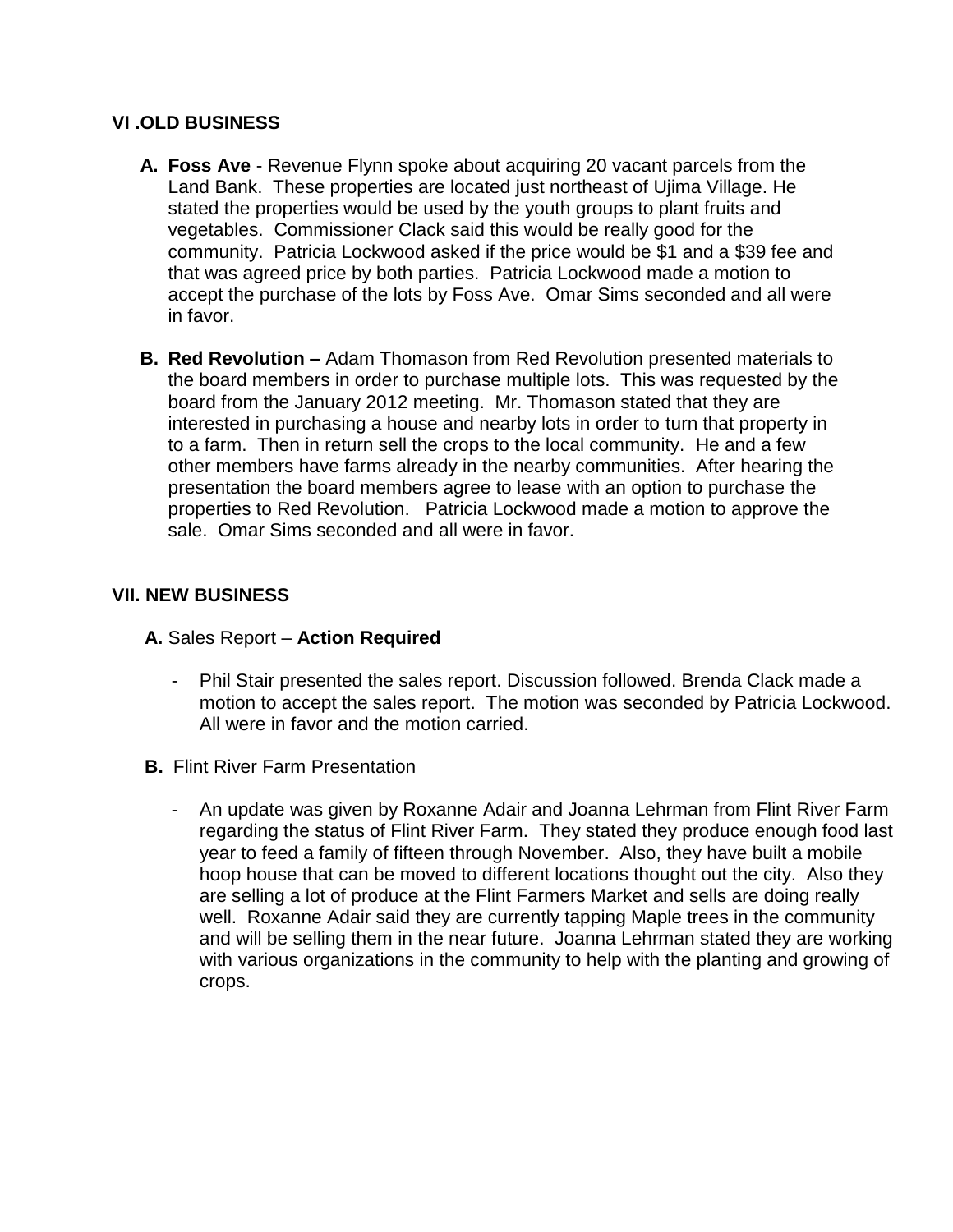# **VIII. Executive Director Report**

- Doug Weiland presented the director's report. He discussed the various programs and the status of each of those programs. See board packet for details of his report.
- Both Bryant Nolden and Patricia Lockwood's terms have been extended to 2015. Also, Patricia Lockwood would like the Board to discuss a \$35 expense reimbursement per meeting for each board member. This request will be added to the next board meeting agenda for further discussion.

### **IX. ADJOURN**

Meeting was adjourned at 1:35pm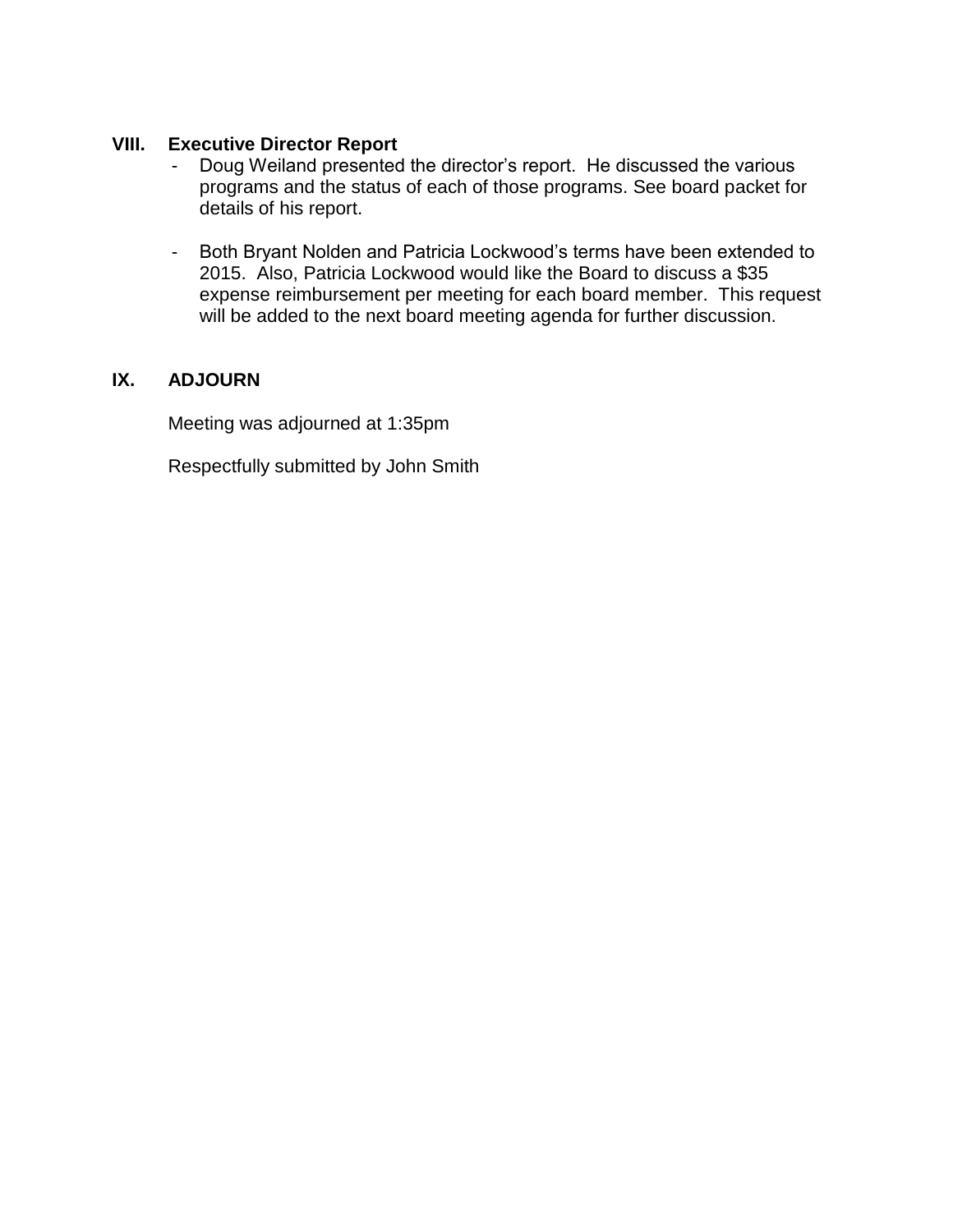# **Board Meeting Minutes GENESEE COUNTY LAND BANK AUTHORITY BOARD OF DIRECTORS March 21, 2012**

11:30 a.m. at Genesee County Administration Building

#### **Board Members:**

*Present:* Brenda Clack, Bryant Nolden, Omar Sims

Absent: Deborah Cherry, Patrick Gleason, Patricia Lockwood, Paul Long

*Quorum present?* NO

*Staff Present:* Paul McShane, John Smith, Phil Stair, Doug Weiland

### **I. WELCOME**

- Roll call was taken at 11:55 am and since there was no quorum the meeting was cancelled and rescheduled for April 18, 2012.

Meeting was adjourned at 12:05pm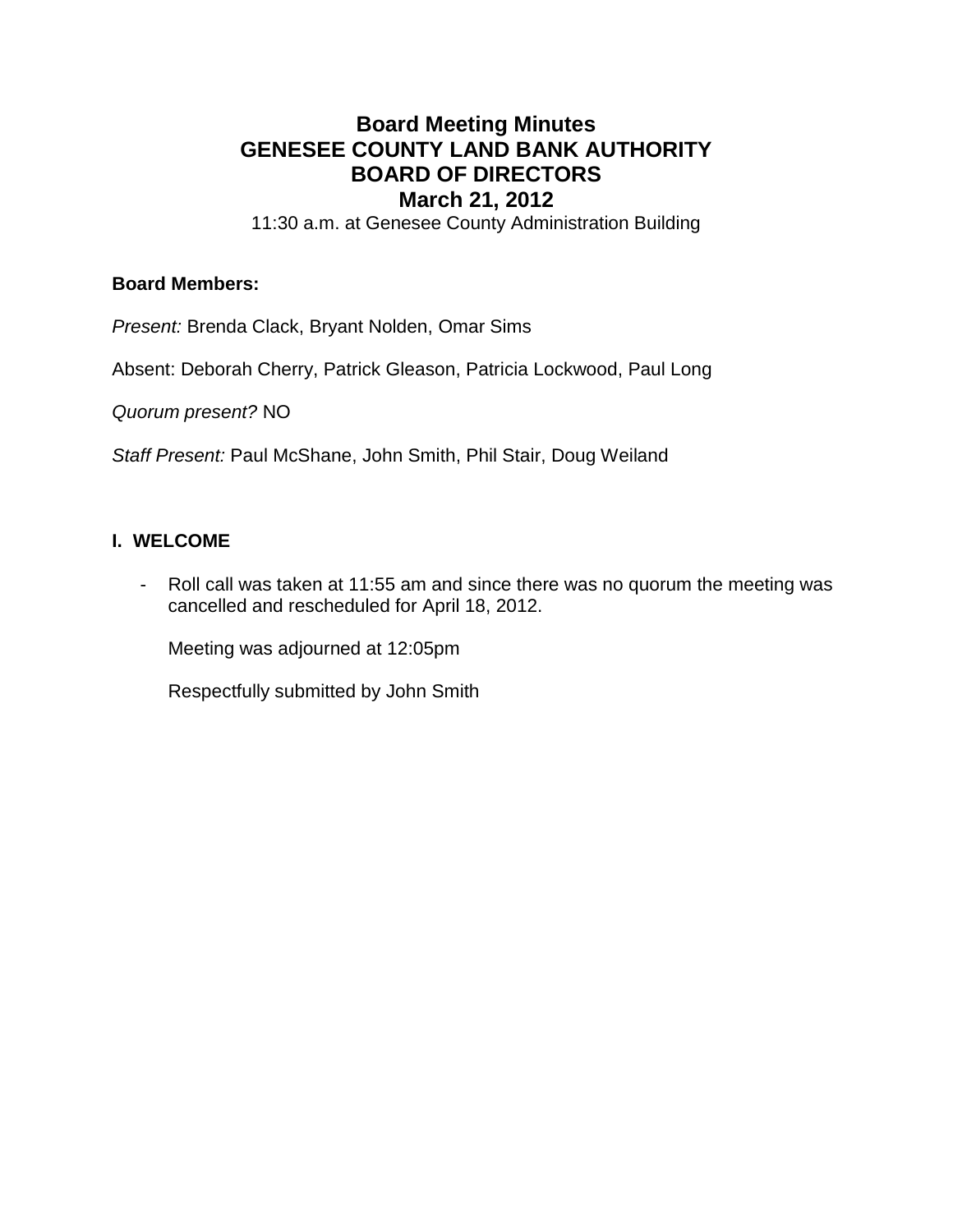# **Board Meeting Minutes GENESEE COUNTY LAND BANK AUTHORITY BOARD OF DIRECTORS April 18th, 2012**

11:30 a.m. at Genesee County Administration Building

#### **Board Members:**

*Present:* Deborah Cherry, Brenda Clack, Patrick Gleason, Patricia Lockwood, Bryant Nolden, Omar Sims

Absent:

*Quorum present?* Yes

*Staff Present:* Paul McShane, John Smith, Phil Stair, Doug Weiland

# **I. WELCOME**

- Meeting was called to order at 12:25 am by Deborah Cherry.

#### **II. APPROVAL OF MINUTES**

- Bryant Nolden made a motion to approve the February 22 & March 21, 2012 meeting minutes. Patricia Lockwood seconded and all were in favor. Motion carried.

### **III. PUBLIC Comment**

**A.** Mr. Collyer spoke about of cleanup of vacant lots located on Belle Ave. He would like the trees and shrubs cut. Deborah Cherry thanked Mr. Collyer for coming in and notifying the Land Bank of the situation.

### **IV. FINANCIAL REPORT**

- Paul McShane presented the February & March, 2012 financial reports. He mentioned that we had over \$600,000 in sales the past two months in options and Land Contracts. We are also within our budget for this fiscal year. Brenda Clack made a motion to accept the financial reports that were presented. Bryant Nolden seconded and all were in favor. Motion carried.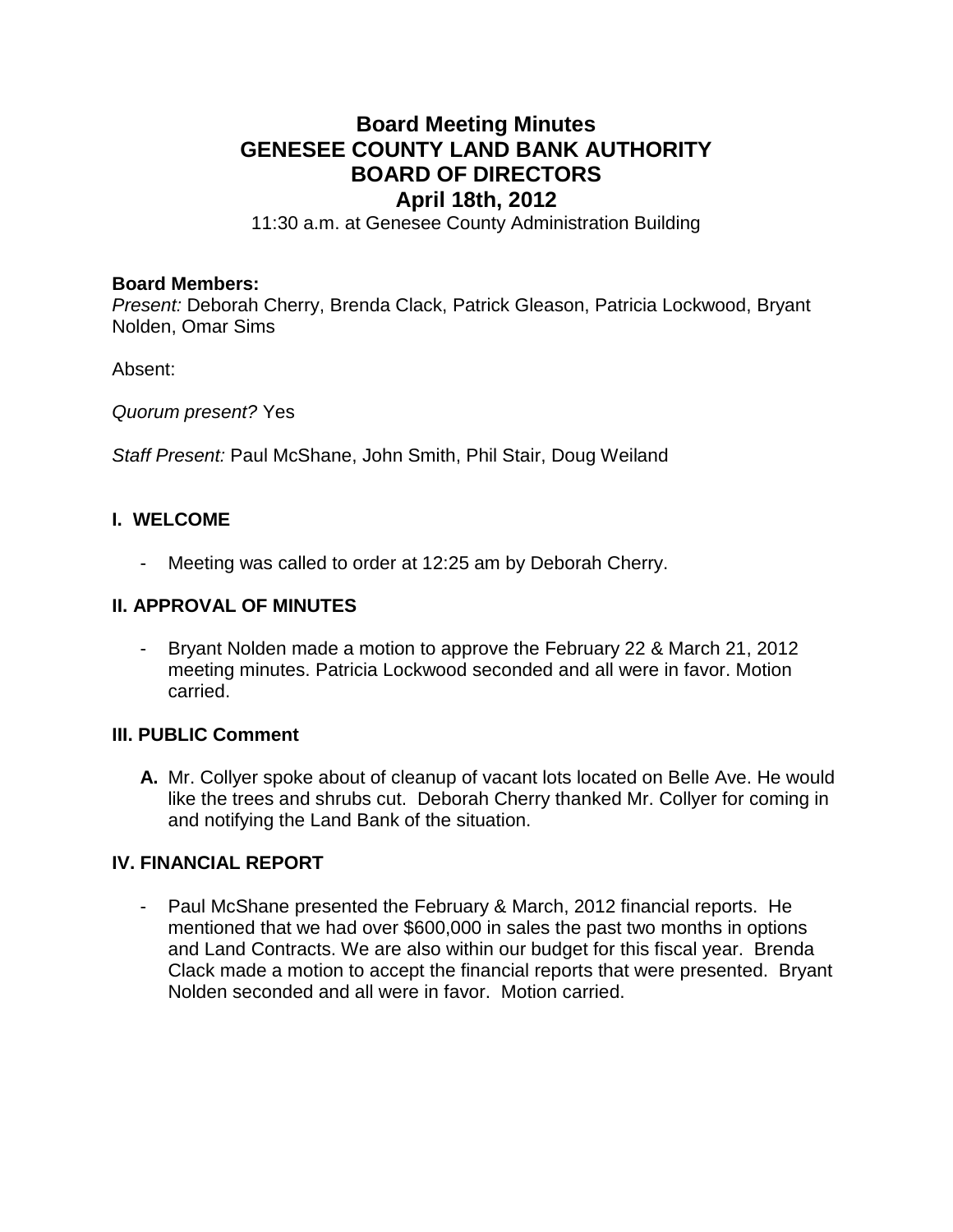# **VI .OLD BUSINESS**

- **A.** Update on Parcels sold to Foss Ave
- Phil Stair presented to the board a list of all the parcels that were sold to Foss Ave. This was a previous request to see what properties were sold.
- **B.** Request by Patricia Lockwood to discuss a stipend of \$35 for each Board Member to receive each month. – **Action Required.**
- Patricia Lockwood stated there are other boards that compensate their members for mileage and expenses. Deborah Cherry opposed the stipend stating it should not be for elected officials. Also, Patrick Gleason was opposed as well to the stipend. Omar Sims stated there should be sort of compensation for Board members. Then he also stated there should be a sign up sheet for the right of refusal or acceptance of the stipend. The motion was passed for the stipend of \$35 for each board member if they chose to accept.

# **VII. NEW BUSINESS**

- **A.** Sales Report
	- Phil Stair presented the sales report. He stated that there were 72 sales for the month of April. Also we have over \$ 1.6 million in gross sales. Lockwood wanted to know how the sales compare to last year. Phil stated the sales are more than last year's. Discussion followed. Bryant Nolden made a motion to accept the sales report. The motion was seconded by Brenda Clack. All were in favor and the motion carried.
- **B.** Multiple Lot request 41-05-331-003,-004,-005,-006,-008 & -009 **Action Required**
	- Mr. Collyer spoke regarding purchasing these vacant lots next to his home. He stated that the purpose of the purchase is to clean up the lots. After the cleanup, he would to fence the lots and put in an urban farm and garden. Discussion followed. Bryant Nolden made a motion to approve the sale. The motion was seconded by Patricia Lockwood. All were in favor and the motion carried.
- **C.** Multiple Lot Purchase (Board Member Request)
	- 47-30-102-011 (Vacant lot) & 014 (Pending Demo) **Action Required**
	- Bryant Nolden spoke regarding purchasing the two lots. He went on to request a tree be removed on one of the lots before the purchase of the lot. Phil Stair stated we do have a maintenance crew that could remove the tree but will have to check if that is something they can do. Doug Wieland stated that removing trees before purchasing lots is something the Land Bank doesn't want to do or should do. Patricia Lockwood recommended the Land Bank go to the property and look at the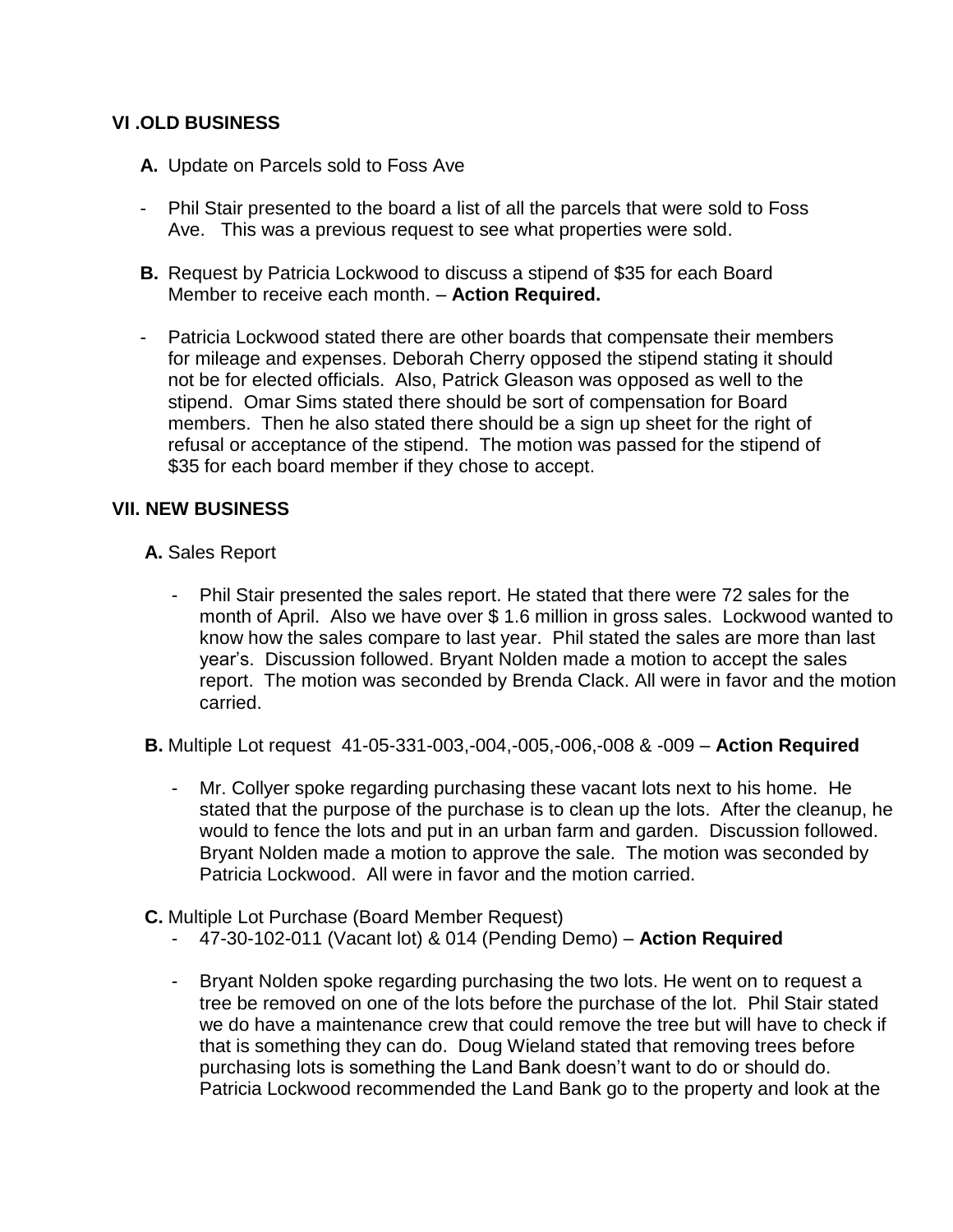tree in questioned to see if they can remove it or not. Patricia Lockwood made a motion to approve the sale. The motion was seconded by Brenda Clack. Bryant Nolden abstained from voting. All were in favor and the motion carried.

# **VIII. Executive Director Report**

- Doug Weiland presented the director's report. He discussed the various programs and the status of each of those programs. See board packet for details of his report.

# **IX. ADJOURN**

Meeting was adjourned at 1:35pm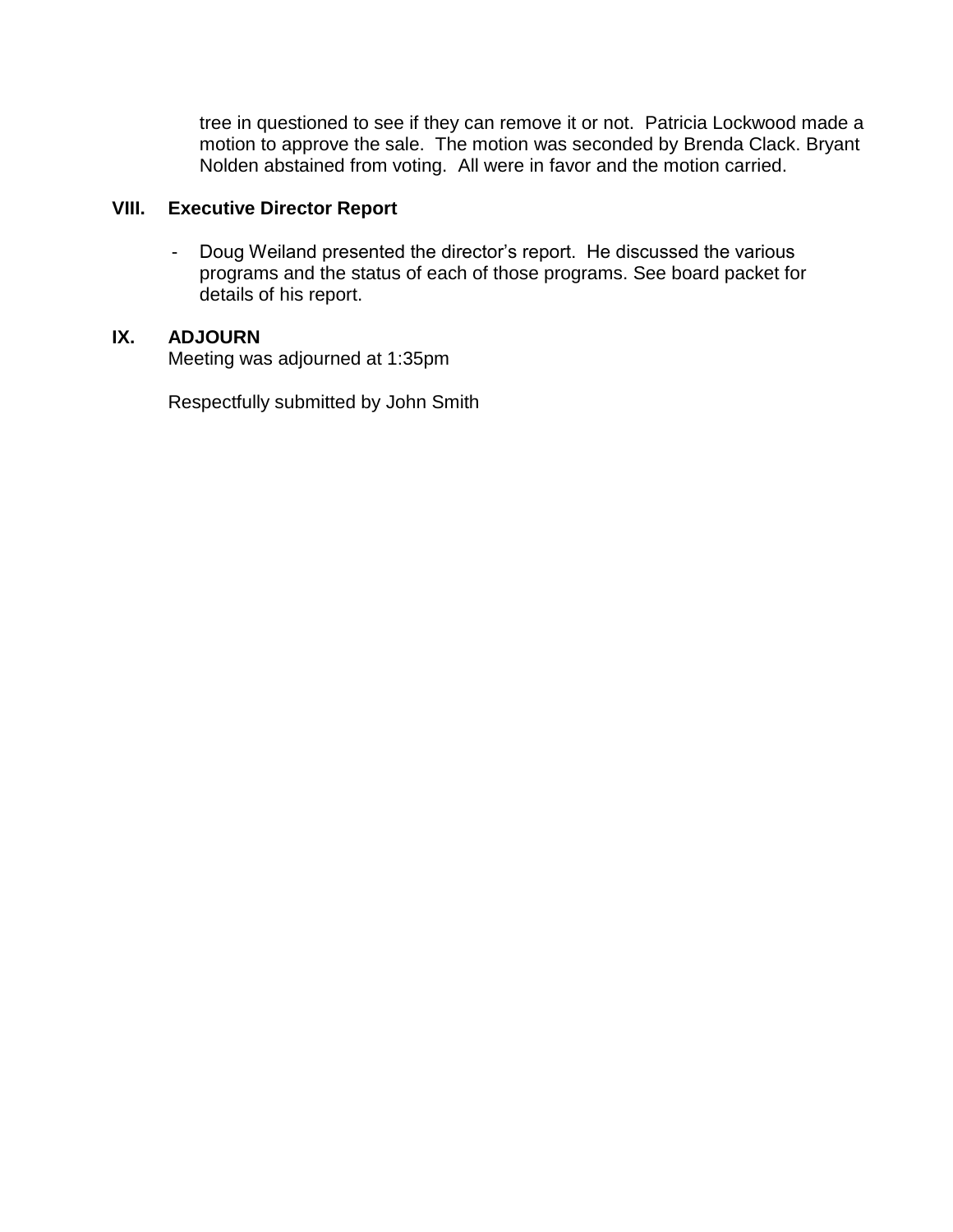# **Board Meeting Minutes GENESEE COUNTY LAND BANK AUTHORITY BOARD OF DIRECTORS May 23, 2012**

11:30 a.m. at Genesee County Administration Building

#### **Board Members:**

*Present:* Deborah Cherry, Brenda Clack, Patricia Lockwood, Fred Shaltz, Omar Sims

Absent: Patrick Gleason, Bryant Nolden,

*Quorum present?* Yes

*Staff Present:* Paul McShane, John Smith, Phil Stair

### **I. WELCOME**

Meeting was called to order at 11:33 am by Deborah Cherry.

#### **II. APPROVAL OF MINUTES**

- Omar Sims made a motion to approve the April 18th, 2012 meeting minutes. Patricia Lockwood seconded and all were in favor. Motion carried.

### **III. PUBLIC Comment**

**A.** Mr. Martin from the Flint HUD office spoke about a homeownership conference that will take place in June. Brenda Clacks asked Mr. Martin, what is HUD doing to help in homeownership. Mr. Martin explained they are working with Nonprofits and other agencies to provide counseling.

# **IV. FINANCIAL REPORT**

**A.** Tadd Harburn, CPA, from Plante & Moran, discussed the 2010 – 2011 Financial audit. He mentioned that the Land Bank is rolled into the Genesee County Financial reports. Also, stating the Land Bank owns 1% of the Durant Hotel. In the Independent Auditor's Report he mentioned there is a significant deficiency in the segregation of duties. Brenda Clack said this is an ongoing issue and what steps are being taking to correct the issue. Paul McShane said that we have a limited staff and have been looking at addressing the issue. Brenda made a motion to approve the audit and Lockwood seconded. All were in favor. Motion carried.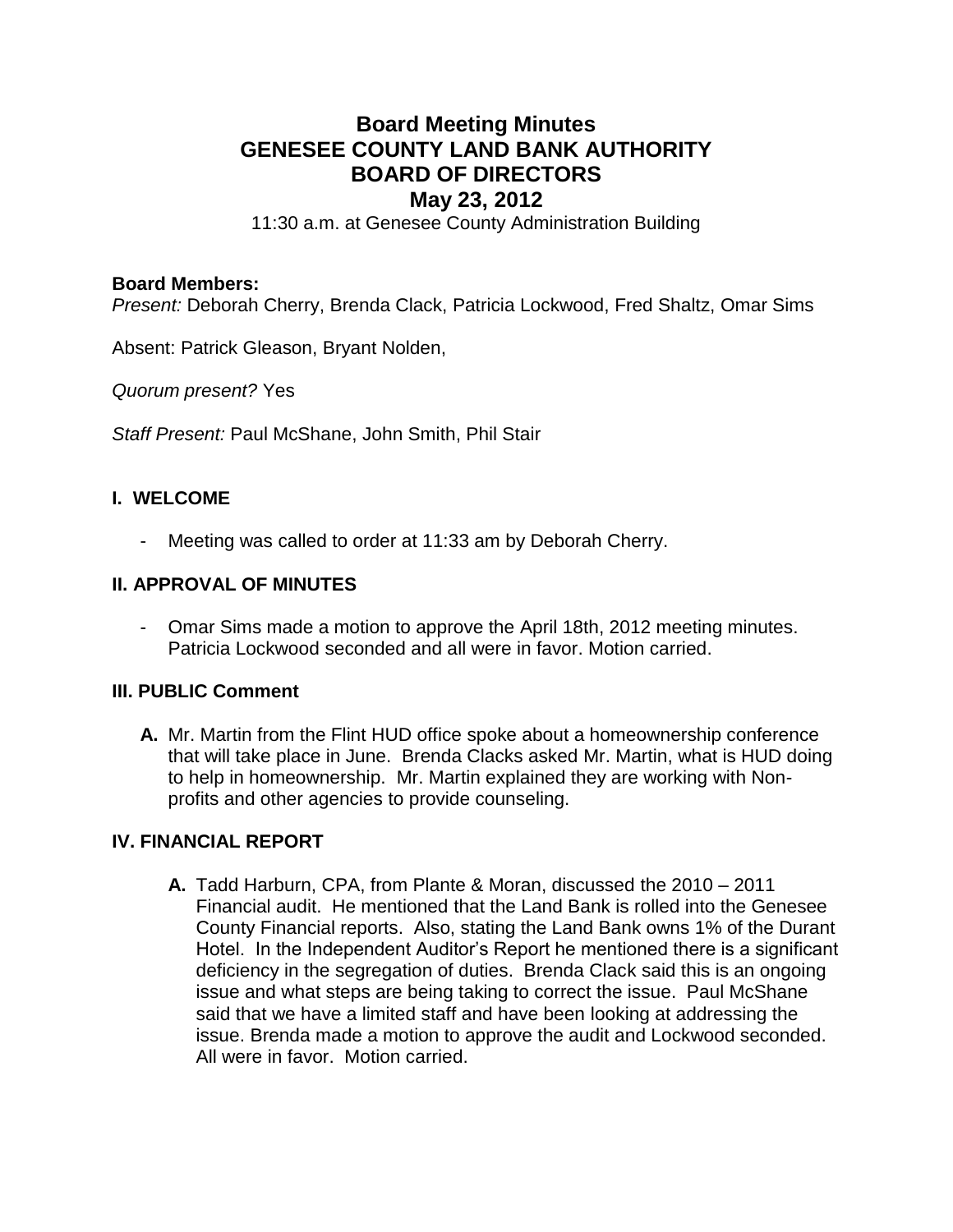**B.** Paul McShane presented April's 2012 financial reports. He mentioned we are above last year's sales in Land Contracts and within our budget for this fiscal year. Fred Shaltz made a motion to accept the financial reports that were presented. Patricia Lockwood seconded. All were in favor.

# **VI .OLD BUSINESS**

# **VII. NEW BUSINESS**

# **A.** Sales Report

- Phil Stair presented the sales report. He stated that there were 78 sales for the month of April. Also we have over \$2.3 million in gross sales. Omar Sims made a motion to accept the sales report. The motion was seconded by Brenda Clack. All were in favor and the motion carried.
- **B.** Land Transfer #07-28-300-006 Genesee County Drain Commission – **Action Required**
	- Phil Stair presented to the Board a memo regarding land transfer to the Gensee County Drain Commission. Mr. Stair stated the Land Bank had previously transferred properties to the Genesee County Drain Commission. So, it is recommended by staff to transfer the property to the Drain Commission for cost. Discussion followed. Patricia Lockwood made a motion to approve the transfer. The motion was seconded by Brenda Clack. All were in favor and the motion carried.

### **C.** Hunters Run Condominium Project – **Action Required**

- Phi Stair presented to the Board a memo regarding the winning proposal for the Hunters Run Condominium project. Mr. Stair said there were 5 applicants that submitted proposals. The winning proposal was by Mr. RJ Zaher with a bid of \$93,000 and the proposed 90 day completion of this project. Staff is recommending the Land Bank Board approve the sale so the project can move forward. Patricia Lockwood made a motion to approve the sale and Brenda Clack seconded. All were in favor the motion carried.

### **VIII. Executive Director Report**

**D.** See board packet for details of his report.

# **IX. ADJOURN**

Meeting was adjourned at 12:30pm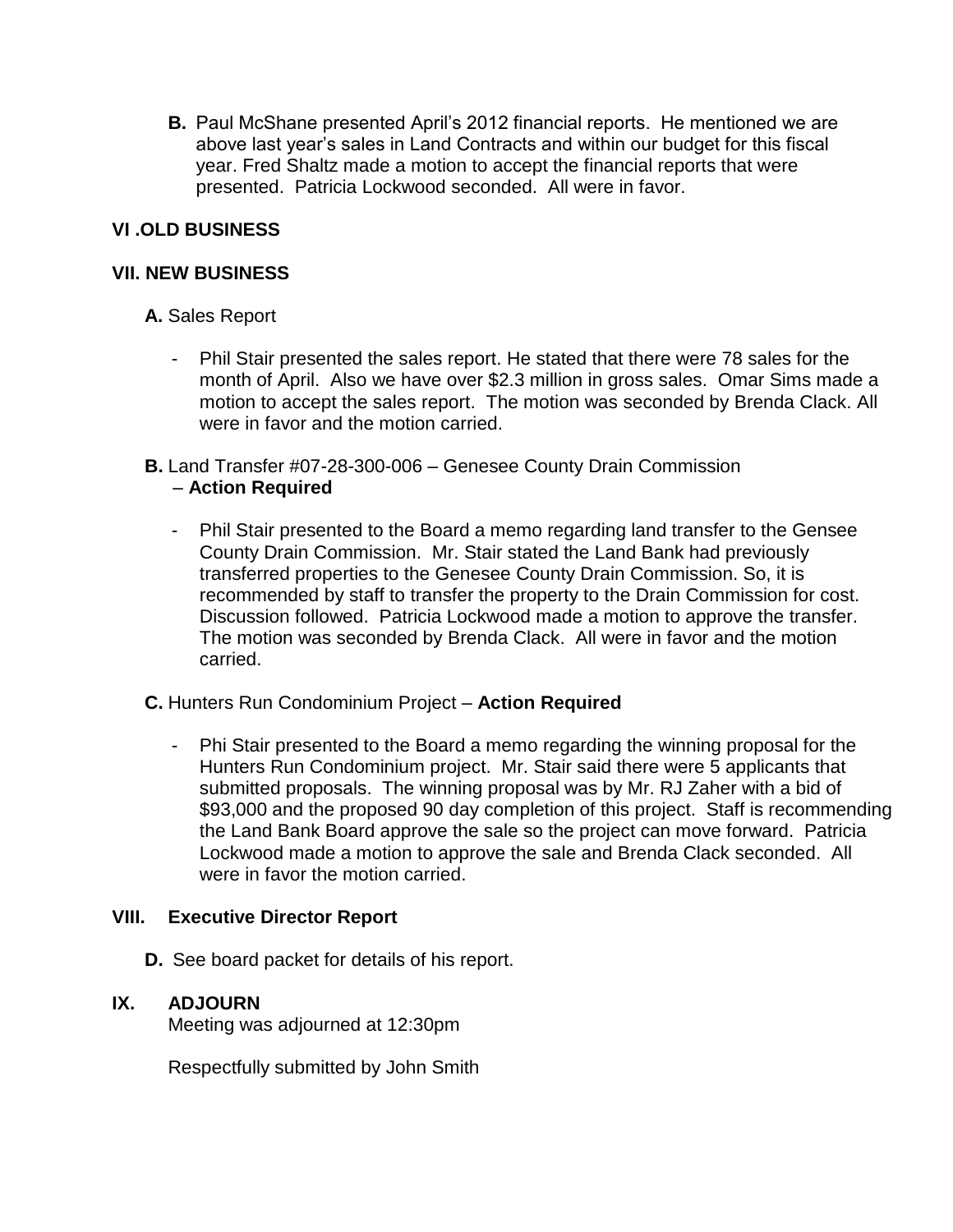# **Board Meeting Minutes GENESEE COUNTY LAND BANK AUTHORITY BOARD OF DIRECTORS June 20, 2012**

11:30 a.m. at Genesee County Administration Building

#### **Board Members:**

*Present:* Deborah Cherry, Brenda Clack, Patrick Gleason, Patricia Lockwood (via Phone), Bryant Nolden, Fred Shaltz, Omar Sims

Absent:

*Quorum present?* Yes

*Staff Present:* Paul McShane, John Smith, Phil Stair, Doug Weiland

### **I. WELCOME**

- Meeting was called to order at 12:02 pm by Deborah Cherry.

#### **II. APPROVAL OF MINUTES**

- Bryant Nolden made a motion to approve the May 23, 2012 meeting minutes. Brenda Clack seconded and all were in favor. Motion carried.

### **III. PUBLIC COMMENT**

**A.** None

### **IV. FINANCIAL REPORT**

**A.** Paul McShane presented May's 2012 financial reports. He mentioned we are above last year's sales in Land Contracts and within our budget for this fiscal year. Mr. McShane mentioned that the Land Bank has request \$380,000 out of the \$458,000 from the County for the Property Maintenance program. Omar Sims made a motion to accept the financial reports that were presented. Bryant Nolden seconded. All were in favor.

### **VI .OLD BUSINESS**

A. None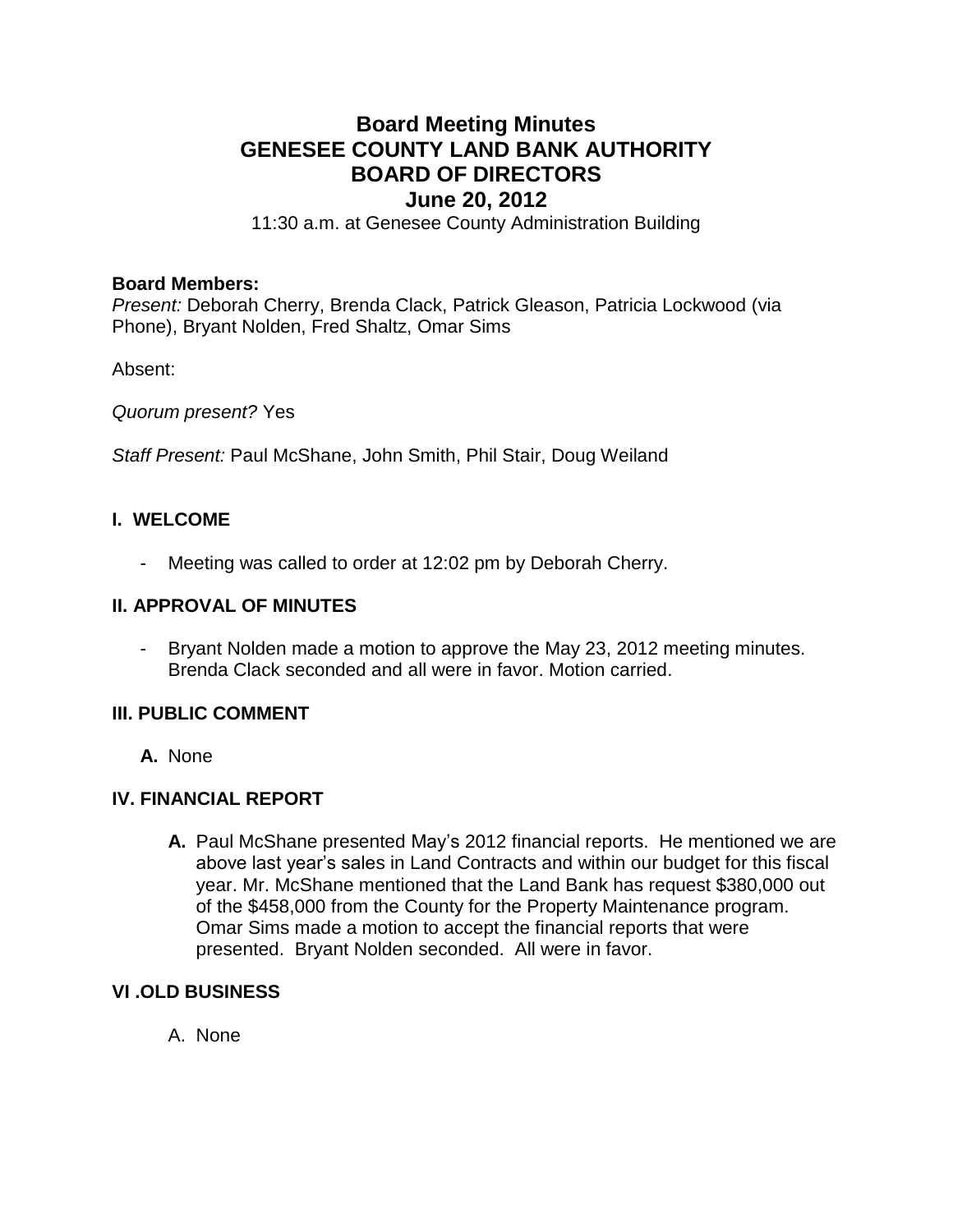## **VII. NEW BUSINESS**

- **A.** Sales Report
	- Phil Stair presented the sales report. He stated that there were 77 sales for the month of May. Also we have over \$2.6 million in gross sales. Bryant Nolden made a motion to accept the sales report. The motion was seconded by Brenda Clack. All were in favor and the motion carried.
- **B.** Genesee County Habitat for Humanity (9 Properties) **Action Required**
	- Phil Stair presented to the Board a memo regarding a request from the Genesee County Habitat for Humanity to purchase nine lots from the Genesee County Land Bank Authority. Discussion followed. Bryant Nolden made a motion to approve the transfer. The motion was seconded by Brenda Clack. All were in favor and the motion carried.
- **C.** Grievance and Appeals Procedure for NSP 2 Contractors, Developers and Service Providers. **– Action Required**
	- Doug Weiland presented a handout for Board Grievance and Appeals procedure for Contractors, Developers and Service Providers. Mr. Weiland explained that is required by MSHDA for all NSP2 programs. Bryant Nolden made a motion to approve this Grievance and Appeals Procedure and Brenda Clack seconded. All were in favor the motion carried
- **D.** Amendment to Land Banking Agreement Dated April 22, 2008 **– Action Required**
	- Doug Weiland presented to the Board an Amendment to the Land Bank agreement dated April 22, 2008 with the City of Mt. Morris for parcel number 57-12-100-020. Mr. Weiland explained this amendment will extend out the terms of the original agreement for another five years. . Fred Shaltz made a motion to approve this Amendment and Bryant Nolden seconded. All were in favor the motion carried -

### **VIII. Executive Director Report**

**E.** See board packet for details of his report.

### **IX. ADJOURN**

Meeting was adjourned at 12:40pm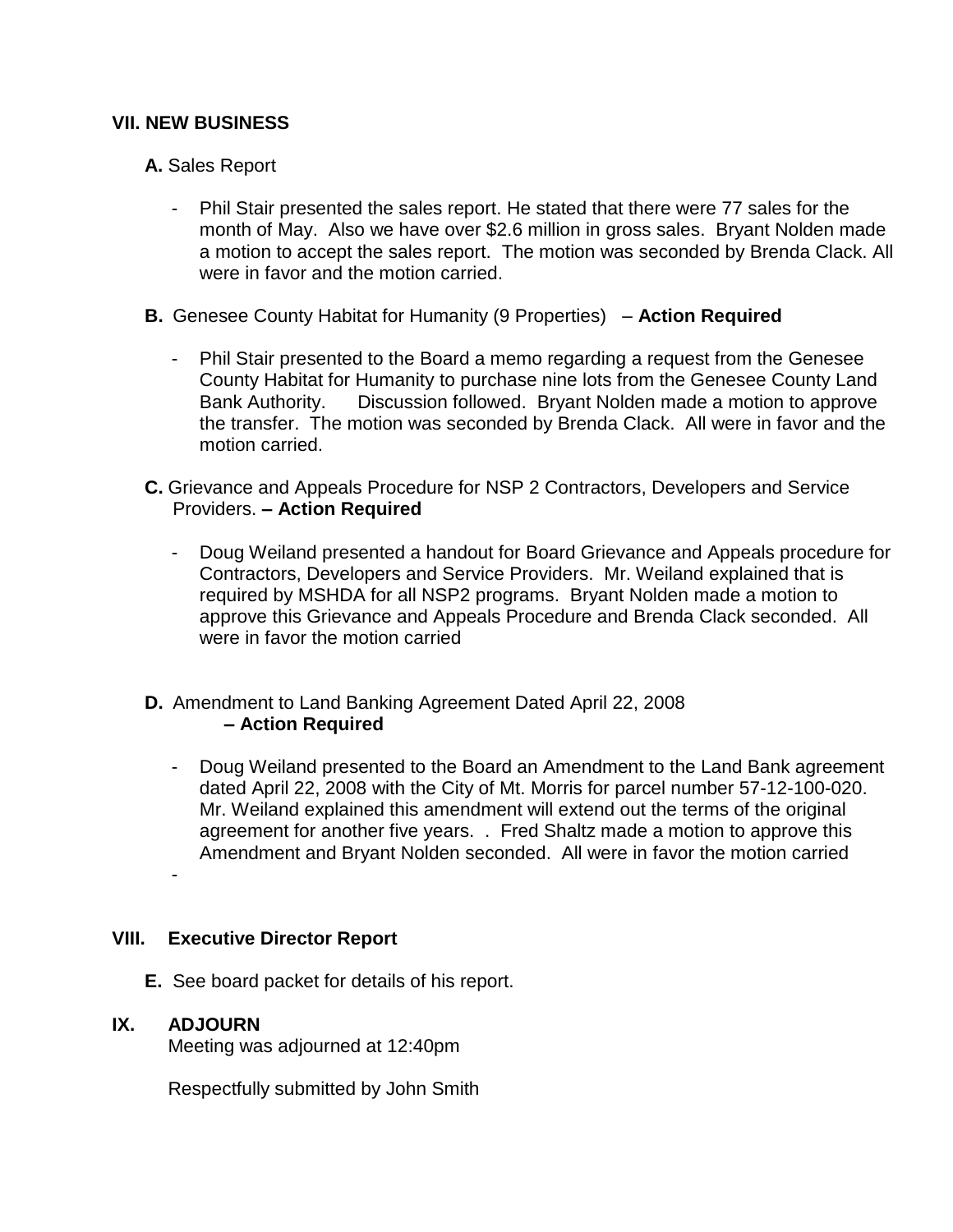# **Board Meeting Minutes GENESEE COUNTY LAND BANK AUTHORITY BOARD OF DIRECTORS July 25, 2012**

11:30 a.m. at Genesee County Administration Building

#### **Board Members:**

*Present:* Deborah Cherry, Brenda Clack, Patricia Lockwood, Bryant Nolden, Fred Shaltz, Omar Sims

Absent: Patrick Gleason

*Quorum present?* Yes

*Staff Present:* Paul McShane, John Smith, Phil Stair, Doug Weiland

# **I. WELCOME**

Meeting was called to order at 11:30 am by Deborah Cherry.

### **II. APPROVAL OF MINUTES**

Patricia Lockwood made a motion to approve the June 20, 2012 meeting minutes. Fred Shaltz seconded and all were in favor. Motion carried.

### **III. PUBLIC COMMENT**

**A.** None

### **IV. FINANCIAL REPORT**

**A.** Paul McShane presented June's 2012 financial reports. He mentioned we are above last year's sales in Land Contracts and within our budget for this fiscal year. Patricia Lockwood made a motion to accept the financial reports that were presented. Omar Sims seconded. All were in favor.

### **VI .OLD BUSINESS**

A. Tom Ayers, VP for Administration & Finance Business Office from Kettering University made a presentation regarding properties surrounding the University. He presented a map showing 97 properties in which the University has identified as Land Bank owed properties. Mr. Ayers went on to say this will be a long term development goal of the University to take possession of these properties. Pat Lockwood said she is impressed with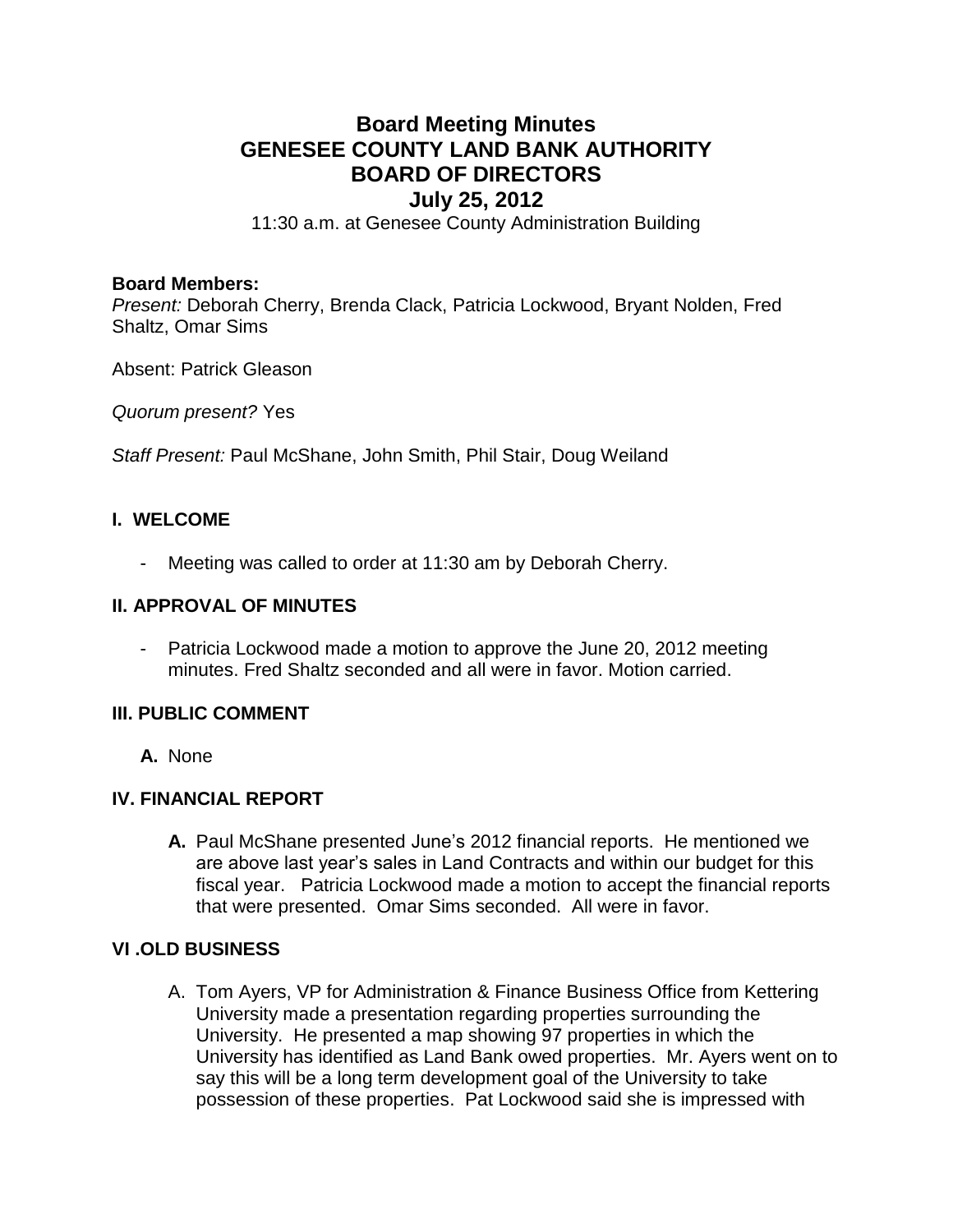what the University is doing but has an issued with the property being just donated to them. Phil Stair stated that each lot would have to be looked at to assess a value. This request was put on hold until the next Board meeting for further discussion.

# **VII. NEW BUSINESS**

- **A.** Sales Report
	- Phil Stair presented the sales report. He stated that there were 62 sales for the month of June. Also we have over \$2.8 million in gross sales. Pat Lockwood made a motion to accept the sales report. The motion was seconded by Bryant Nolden. All were in favor and the motion carried.

# **VIII. Executive Director Report**

**B.** See board packet for details of his report.

# **IX. ADJOURN**

Meeting was adjourned at 12:40pm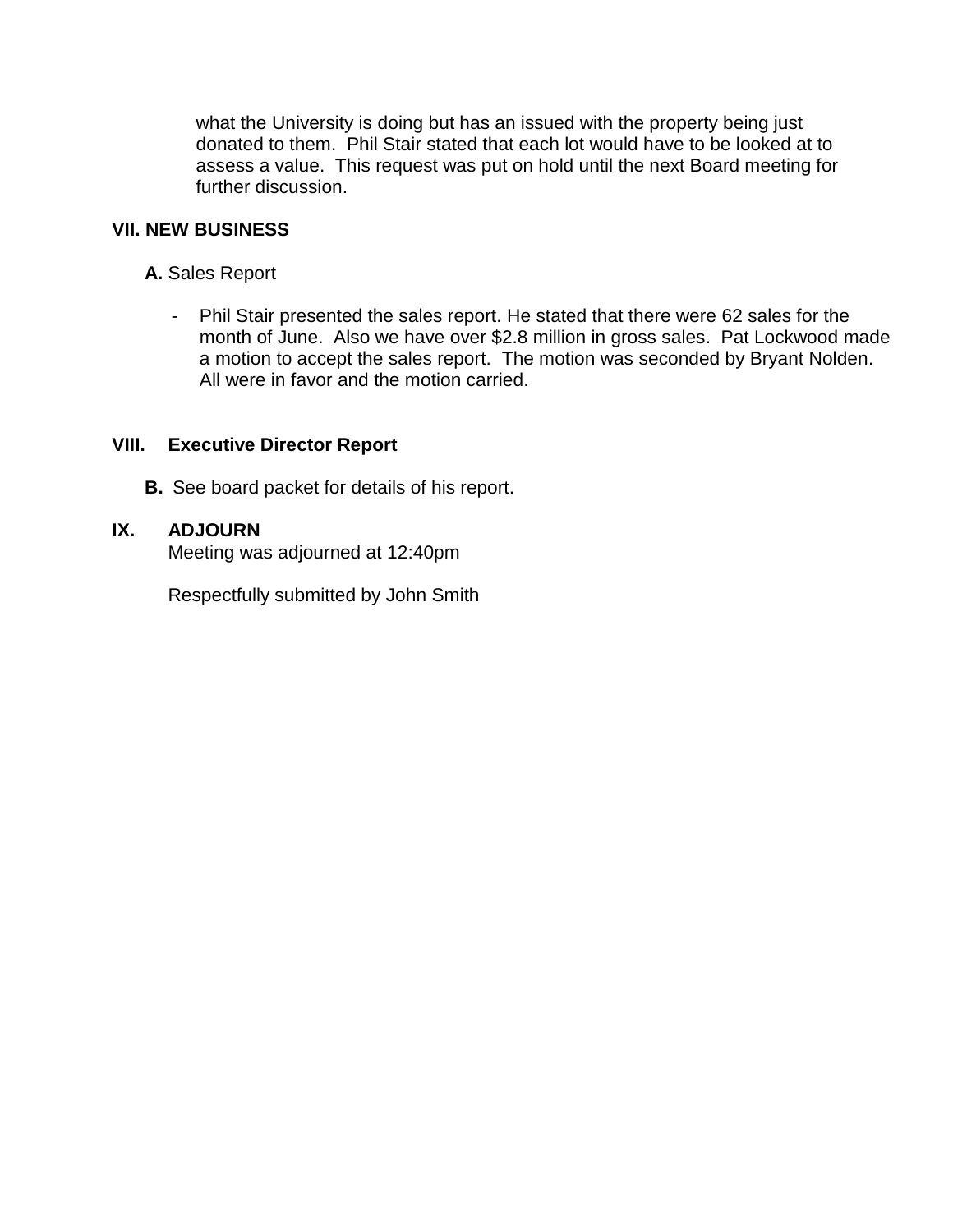# **Board Meeting Minutes GENESEE COUNTY LAND BANK AUTHORITY BOARD OF DIRECTORS September 19, 2012**

11:30 a.m. at Genesee County Administration Building

#### **Board Members:**

*Present:* Deborah Cherry, Brenda Clack, Patrick Gleason, Patricia Lockwood, Bryant Nolden, Fred Shaltz, Omar Sims

Absent:

*Quorum present?* Yes

*Staff Present:* Paul McShane, John Smith, Phil Stair, Doug Weiland

# **I. WELCOME**

- Meeting was called to order at 11:37 am by Deborah Cherry.

#### **II. APPROVAL OF MINUTES**

- Fred Shaltz made a motion to approve the July 25, 2012 meeting minutes. Patricia Lockwood seconded and all were in favor. Motion carried.

## **III. PUBLIC COMMENT**

**A.** A local flint resident spoke to the Board regarding a vacant lot he would like to purchase in his neighborhood. Deb Cherry said that he would have to speak with Doug Weiland from the Land Bank regarding this issue. However, the lot was included in a multiple sale to Kettering University being approved at today's meeting. After further discussion the lot was taken out of the sale until Mr. Weiland could speak to him.

### **IV. FINANCIAL REPORT**

**A.** Paul McShane presented the July & August 2012 financial reports. He mentioned we are ending the year on a positive note and within budget. Brenda Clack asked Mr. McShane how the sales compare to last year's sales. Mr. McShane stated they are about \$100,000 more than last years. Patricia Lockwood made a motion to accept the financial reports that were presented. Omar Sims seconded. All were in favor.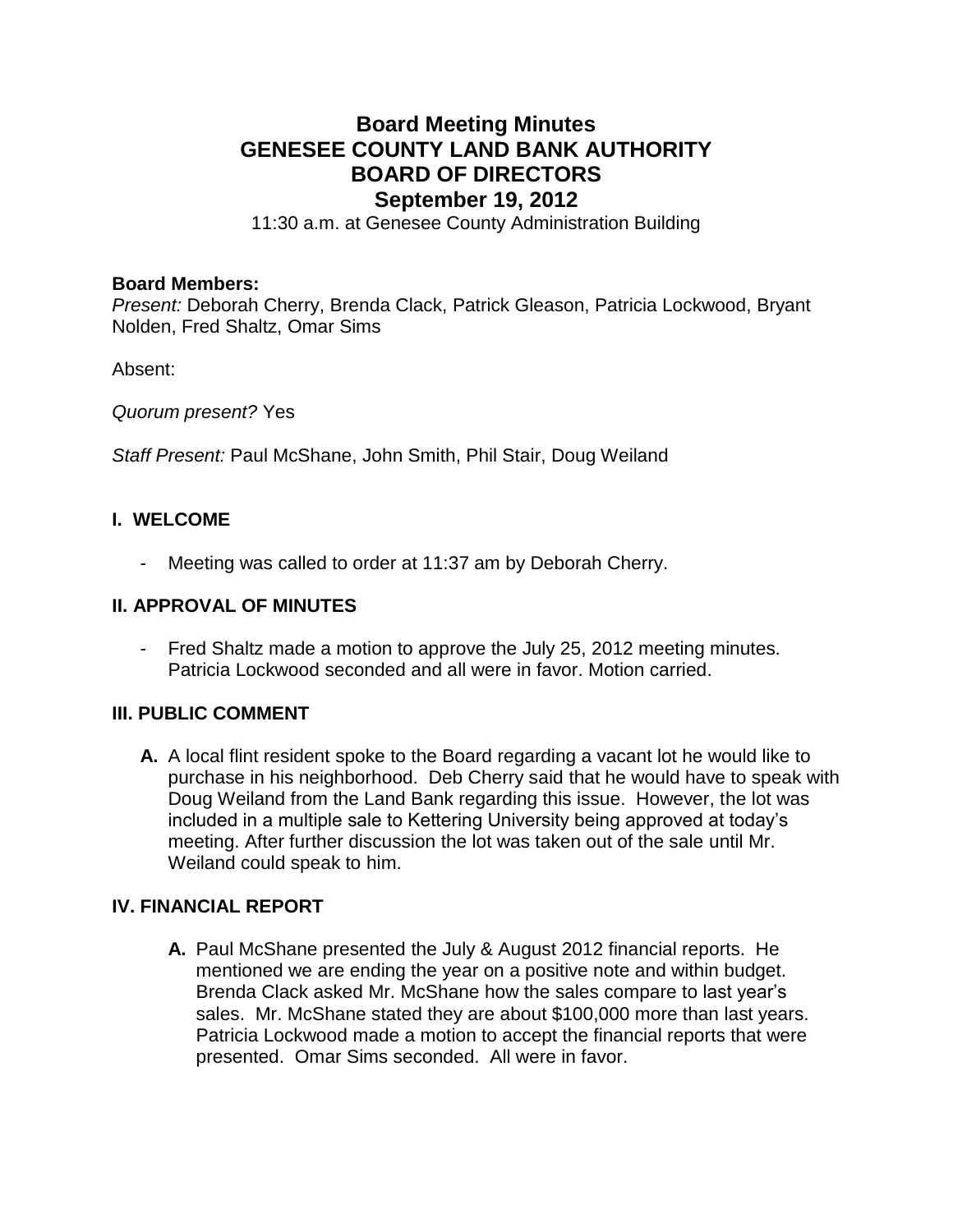**B.** Paul McShane presented the 2012-2013 budget to the Board for approval. Mr. McShane stated there are two additional staff members that will be included in this budget. They include the receptionist and a sales clerk position. These positions were filled by the current staff members. Also discussion was held regarding wage increase for all staff members except the Director. This increase was for 3.5%. Pat Lockwood stated that the proposed budget was reviewed by the finance committee and they support the budget. Brenda Clack asked how many people does the wage increase affect and Mr. McShane said this will affect 14 staff members. Patrick Gleason said he is not in support of a wage increase for the staff at this time because of the uncertainty of the economic times. Mr. McShane said the raises would cost additional \$29,400/year. Roll call was taken on the approval of the budget as presented. Yea votes were Deb Cherry, Brenda Clack, Patricia Lockwood and Bryant Nolden. Nay votes were Patrick Gleason, Fred Shaltz and Omar Sims. The budget was passed by a margin of 4-3 votes in favor.

# **VI .OLD BUSINESS**

A. Tom Ayers, VP for Administration & Finance Business Office from Kettering University made a presentation regarding properties surrounding the University. He presented a map showing 26 properties in which the University has identified as Land Bank owed properties. Mr. Ayers went on to state this is Phase one of the development plan by the University. It is recommended by the sales staff these properties be sold for \$100 each plus processing and recording fees. Of the 26 parcels presented for approval one parcel (40-13-106-006) was being withheld due to the fact there was an interested party in the property. Omar Sims opposed the removal of the parcel and therefore opposed the sale stating all the parcels should be included in the sale. The sale was approved by the board by a 7-1 vote.

# **VII. NEW BUSINESS**

### **A.** Sales Report

Phil Stair presented the sales report for the months of July & August. He stated that there were 62 sales for the month of June. Also we have over \$3.1 million in gross sales to date. Omar Sims made a motion to accept the sales reports. The motion was seconded by Bryant Nolden. All were in favor and the motion carried.